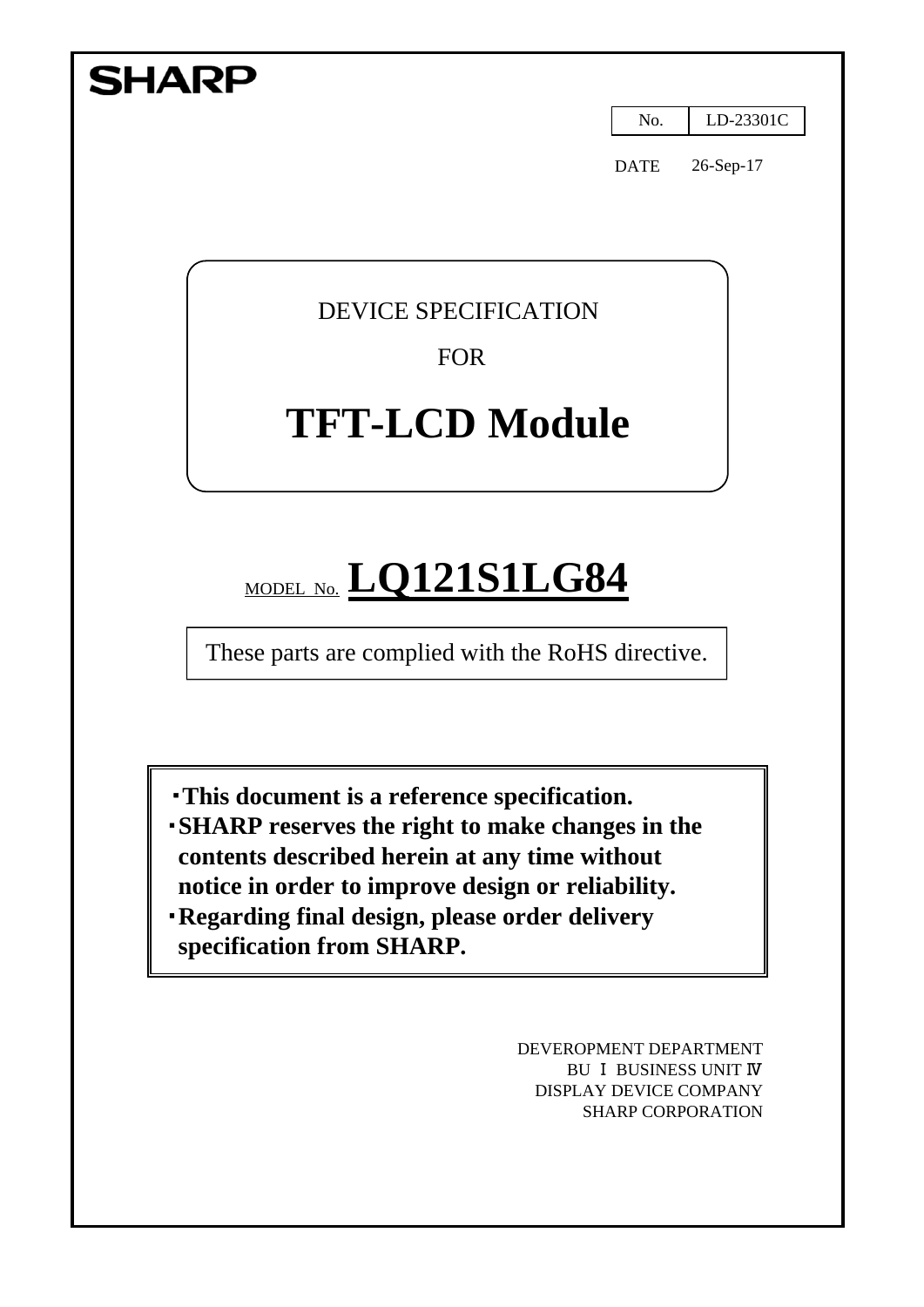# RECORDS OF REVISION

## Model No. : LQ121S1LG84

| SPEC No.  | <b>DATE</b> | <b>REVI</b><br>SED |               | <b>SUMMARY</b>    |             |
|-----------|-------------|--------------------|---------------|-------------------|-------------|
|           |             | ${\sf No}$         | PAGE          |                   | <b>NOTE</b> |
| LD-23301C | 2017/9/26   |                    |               | $\qquad \qquad -$ |             |
|           |             |                    |               |                   |             |
|           |             |                    |               |                   |             |
|           |             |                    |               |                   |             |
|           |             |                    |               |                   |             |
|           |             |                    |               |                   |             |
|           |             |                    |               |                   |             |
|           |             |                    |               |                   |             |
|           |             |                    |               |                   |             |
|           |             |                    |               |                   |             |
|           |             |                    |               |                   |             |
|           |             |                    |               |                   |             |
|           |             |                    |               |                   |             |
|           |             |                    |               |                   |             |
|           |             |                    |               |                   |             |
|           |             |                    |               |                   |             |
|           |             |                    |               |                   |             |
|           |             |                    |               |                   |             |
|           |             |                    |               |                   |             |
|           |             |                    | $\rightarrow$ |                   |             |
|           |             |                    |               |                   |             |
|           |             |                    |               |                   |             |
|           | V           |                    |               |                   |             |
|           |             |                    |               |                   |             |
|           |             |                    |               |                   |             |
|           |             | $\mathcal{L}$      |               |                   |             |
| ▲         |             |                    |               |                   |             |
|           |             |                    |               |                   |             |
|           |             |                    |               |                   |             |
|           |             |                    |               |                   |             |
|           |             |                    |               |                   |             |
|           |             |                    |               |                   |             |
|           |             |                    |               |                   |             |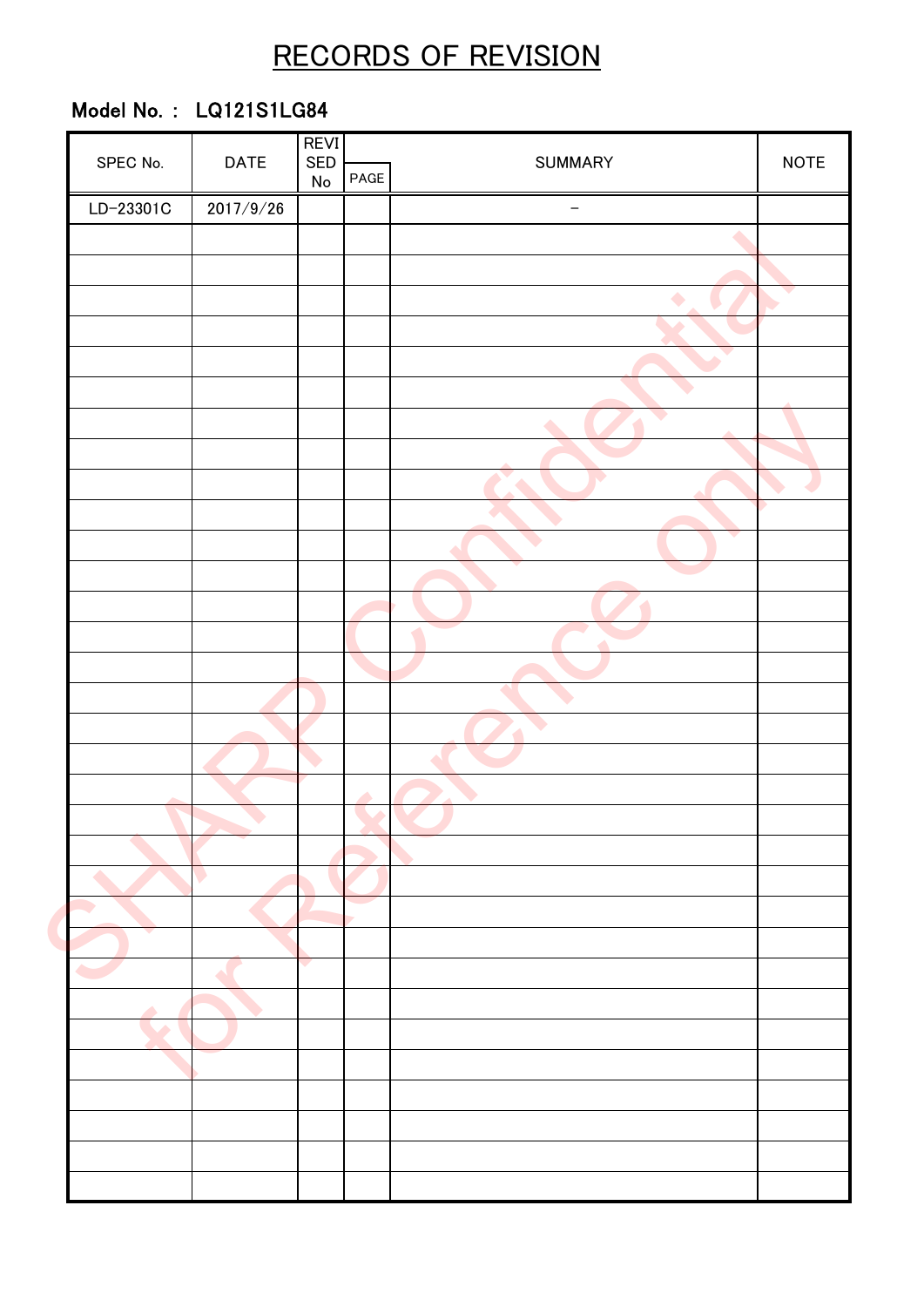| No.          |                                                                  | page            |
|--------------|------------------------------------------------------------------|-----------------|
| 1            | Application                                                      | 1               |
| $\mathbf{2}$ | Overview<br>.                                                    | $\overline{2}$  |
| 3            | <b>Mechanical Specifications</b>                                 | $\overline{2}$  |
| 4            | Input Terminals                                                  | 3               |
| $\bf 5$      | Absolute Maximum Ratings                                         | $\bf 6$         |
| 6            | <b>Electrical Characteristics</b>                                | $\overline{7}$  |
| 7            | Timing characteristics of input signals                          | 10              |
| 8            | Input Signals, Basic Display Colors and Gray Scale of Each Color | 12 <sub>2</sub> |
| 9            | <b>Optical Characteristics</b>                                   | 13              |
| 10           | <b>Handling Precautions</b>                                      | 15              |
| 11           | Packing form                                                     | 17              |
| 12           | Reliability test items                                           | 17              |
| 13           | Others                                                           | 28              |
| 14           | Storage conditions                                               | 19              |
| Fig.1        | <b>OUTLINE DIMENSIONS</b>                                        | 20              |
| Fig.3        | <b>PACKING FORM</b>                                              | 21              |
|              |                                                                  |                 |
|              |                                                                  |                 |
|              |                                                                  |                 |
|              |                                                                  |                 |
|              |                                                                  |                 |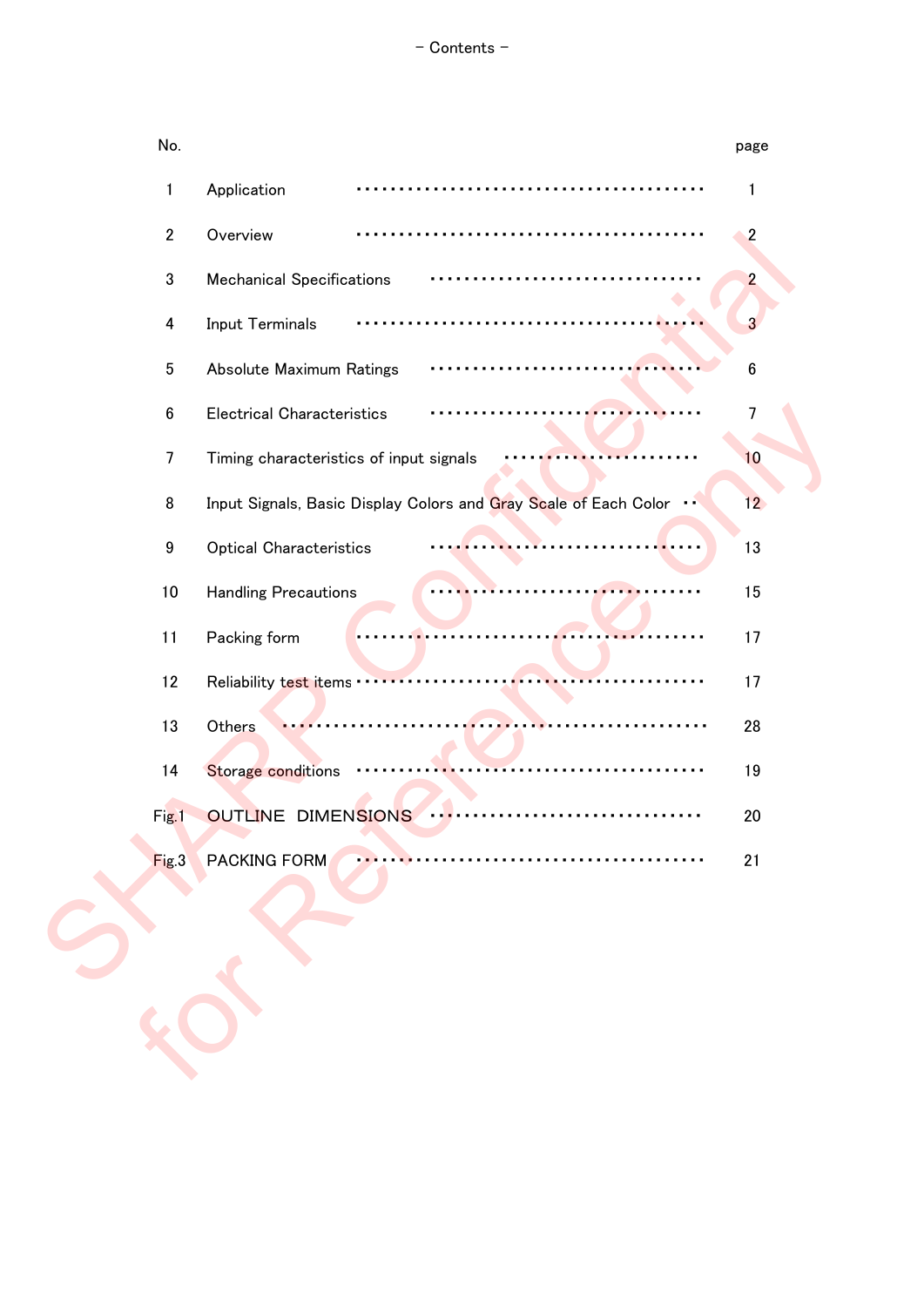### 1.Application

This specification applies to the color TFT-LCD module LQ121S1LG84.

 This specification is the proprietary product of SHARP CORPORATION ("SHARP) and include materials protected under copyright of SHARP. Do not reproduce or cause any third party to reproduce them in any form or by any means, electronic or mechanical, for any purpose, in whole or in part, without the express written permission of SHARP.

The device listed in this specification was designed and manufactured for use in general electronic equipment.

In case of using the device for applications such as control and safety equipment for transportation (controls of aircraft, trains, automobiles, etc.), rescue and security equipment and various safety related equipment which require higher reliability and safety, take into consideration that appropriate measures such as fail-safe functions and redundant system design should be taken. protected under copyright of SHARP. Do not reproduce or cause any third party to reproduce them in any<br>form or by any means, electronic or mechanical, for any purpose, in whole or in part, without the express<br>written permi of using the device for applications such as control and safety equipment for transportation (control<br>trains, automobiles, etc.), rescue and security equipment and various safety related equipment which<br>trains, automobiles

Do not use the device for equipment that requires an extreme level of reliability, such as aerospace applications, telecommunication equipment (trunk lines), nuclear power control equipment and medical or other equipment for life support.

SHARP assumes no responsibility for any damage resulting from the use of the device which does not comply with the instructions and the precautions specified in this specification.

Contact and consult with a SHARP sales representative for any questions about this device.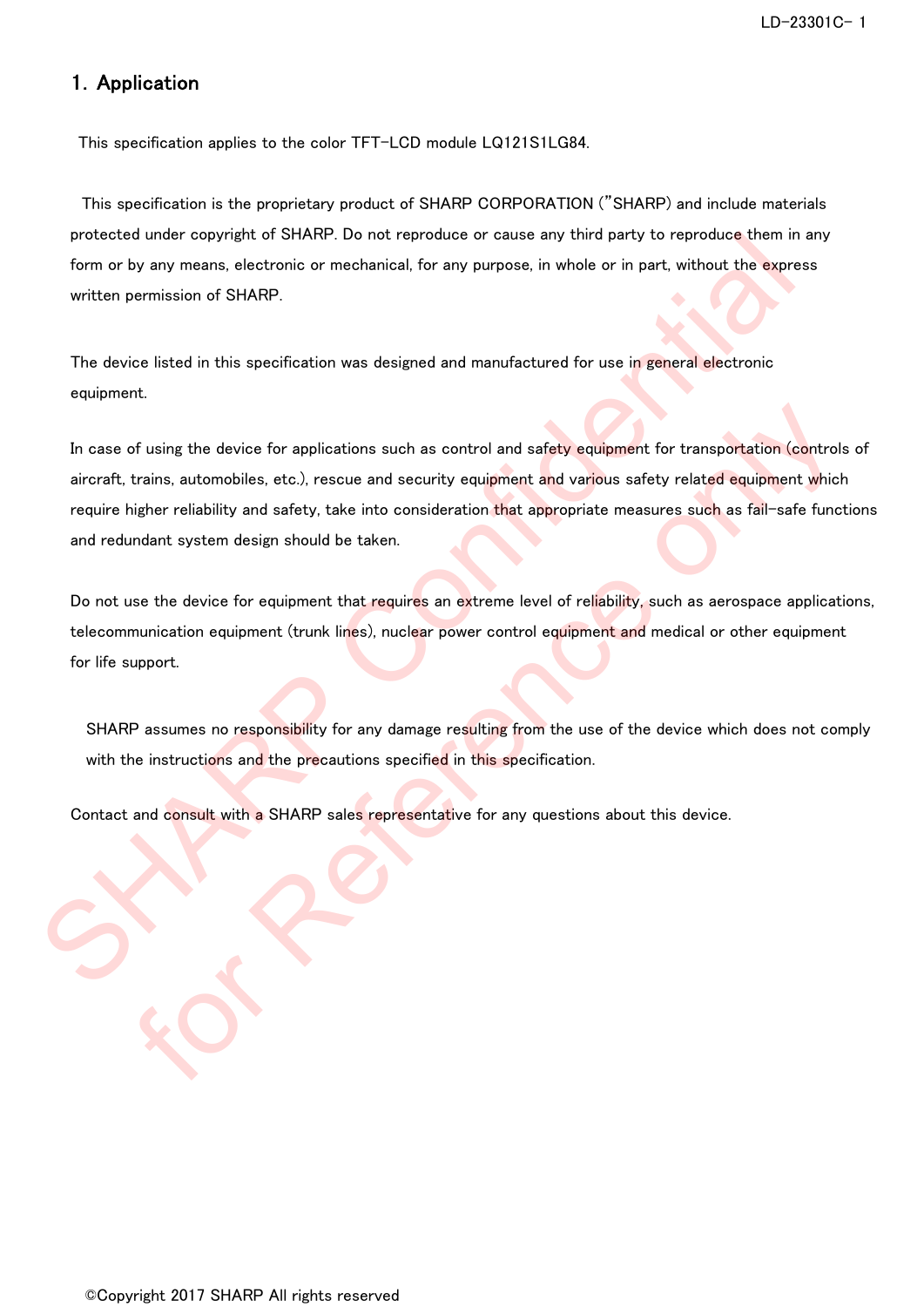## 2.Overview

 This module is a color active matrix LCD module incorporating amorphous silicon TFT (Thin Film Transistor). It is composed of a color TFT-LCD panel, driver ICs, control circuit, power supply circuit and a White-LED Backlight unit. Graphics and texts can be displayed on a 800 × RGB × 600dots panel with about 262144 colors colors by using LVDS (Low Voltage Differential Signaling) and supplying +3.3V DC supply voltages for TFT-LCD panel driving and +12.0V DC supply voltage for backlight.

## 3.Mechanical technical literatures

| colors by using LVDS (Low Voltage Differential Signaling) and supplying +3.3V DC supply voltages for TF1 |                                                                                      |          |  |
|----------------------------------------------------------------------------------------------------------|--------------------------------------------------------------------------------------|----------|--|
|                                                                                                          | panel driving and +12.0V DC supply voltage for backlight.                            |          |  |
|                                                                                                          | The TFT-LCD panel used for this module is a high-brightness and high-contrast image. |          |  |
| The maximum viewing angle is in the 6o'clock direction.                                                  |                                                                                      |          |  |
|                                                                                                          | The 12o'clock direction is difficult to reverse the grayscale.                       |          |  |
| The LED driver circuit is built into the module.                                                         |                                                                                      |          |  |
|                                                                                                          |                                                                                      |          |  |
|                                                                                                          |                                                                                      |          |  |
| Parameter                                                                                                | technical literatures                                                                | Unit     |  |
| 3. Mechanical technical literatures<br>Display size<br>Active area                                       | 31 (12.1 inch) Diagonal<br>$246.0(H) \times 184.5(V)$                                | cm<br>mm |  |
| Pixel format                                                                                             | $800(H) \times 600(V)$<br>$(1$ pixel= $R + G + B$ dot)                               | pixel    |  |
| Aspect ratio                                                                                             | 4:3                                                                                  |          |  |
| Pixel pitch                                                                                              | $0.3075(H) \times 0.3075(V)$                                                         | mm       |  |
| Pixel configuration                                                                                      | R, G, B vertical stripe                                                              |          |  |
| Display mode                                                                                             | Normally white                                                                       |          |  |
| Unit outline dimensions<br>$(*1)$                                                                        | $276.0(W) \times 209.0(H) \times 9.1(D)$                                             | mm       |  |
| Mass                                                                                                     | 600                                                                                  | g        |  |

Outline dimensions are shown in Fig.1.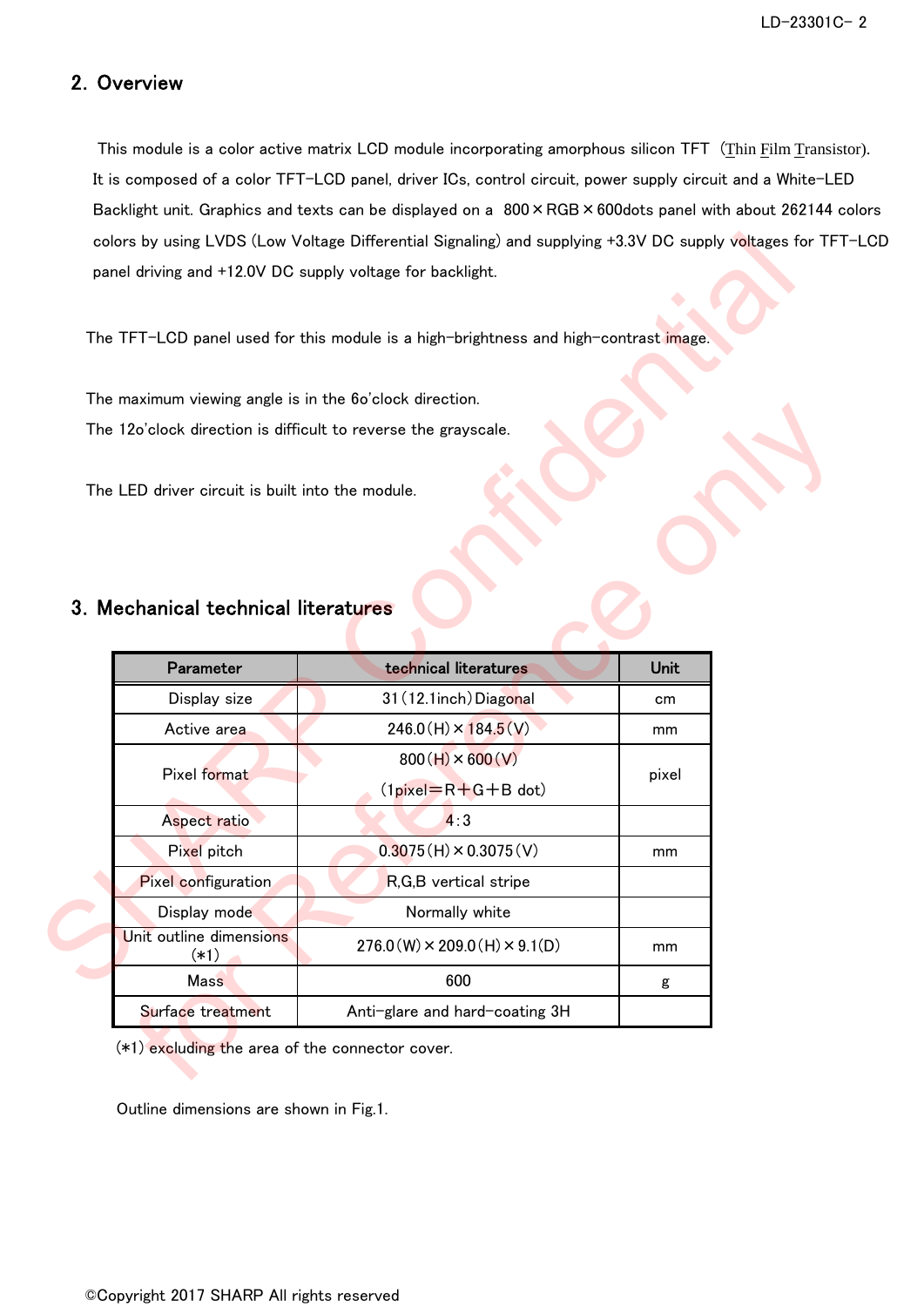## 4.Input Terminals

### 4-1. TFT-LCD panel driving

CN1(Interface signals and +3.3V power supply)

Using connectors: FI-SEB20P (Japan Aviation Electronics industry Co., Ltd.)

Corresponding connectors: FI-SE20M or FI-S20S

| Pin              | Symbol                  | <b>Function</b>                 | <b>Remark</b> |
|------------------|-------------------------|---------------------------------|---------------|
| 1                | $\overline{\text{Vec}}$ | +3.3V Power supply              |               |
| $\overline{2}$   | Vcc                     | +3.3V Power supply              |               |
| $\mathbf 3$      | <b>GND</b>              | <b>GND</b>                      |               |
| 4                | <b>GND</b>              | <b>GND</b>                      |               |
| $\overline{5}$   | RxIN0-                  | LVDS receiver signal $CHO(-)$   | <b>LVDS</b>   |
| $\boldsymbol{6}$ | $RxIN0+$                | LVDS receiver signal CHO (+)    | <b>LVDS</b>   |
| $\overline{7}$   | <b>GND</b>              | <b>GND</b>                      |               |
| 8                | $RxIN1-$                | LVDS receiver signal CH1 (-)    | <b>LVDS</b>   |
| 9                | $RxIN1+$                | LVDS receiver signal CH1 (+)    | <b>LVDS</b>   |
| 10               | <b>GND</b>              | <b>GND</b>                      |               |
| 11               | RxIN2-                  | LVDS receiver signal CH2 $(-)$  | <b>LVDS</b>   |
| 12               | RxIN2+                  | LVDS receiver signal CH2 (+)    | <b>LVDS</b>   |
| 13               | <b>GND</b>              | <b>GND</b>                      |               |
| 14               | CK IN-                  | $LVDS$ receiver signal CK $(-)$ | <b>LVDS</b>   |
| 15               | CK IN+                  | LVDS receiver signal $CK$ $(+)$ | <b>LVDS</b>   |
| 16               | <b>GND</b>              | <b>GND</b>                      |               |
| 17               | <b>NC</b>               | Non Conection                   |               |
| 18               | RL/UD                   |                                 | $*1$          |
| 19               | <b>GND</b>              | <b>GND</b>                      |               |
| 20               | <b>GND</b>              | <b>GND</b>                      |               |
|                  | $*1$ RL/UD = LOW        | $RL/UD = HIGH$                  |               |
|                  | CN <sub>1</sub>         | CN <sub>1</sub>                 |               |



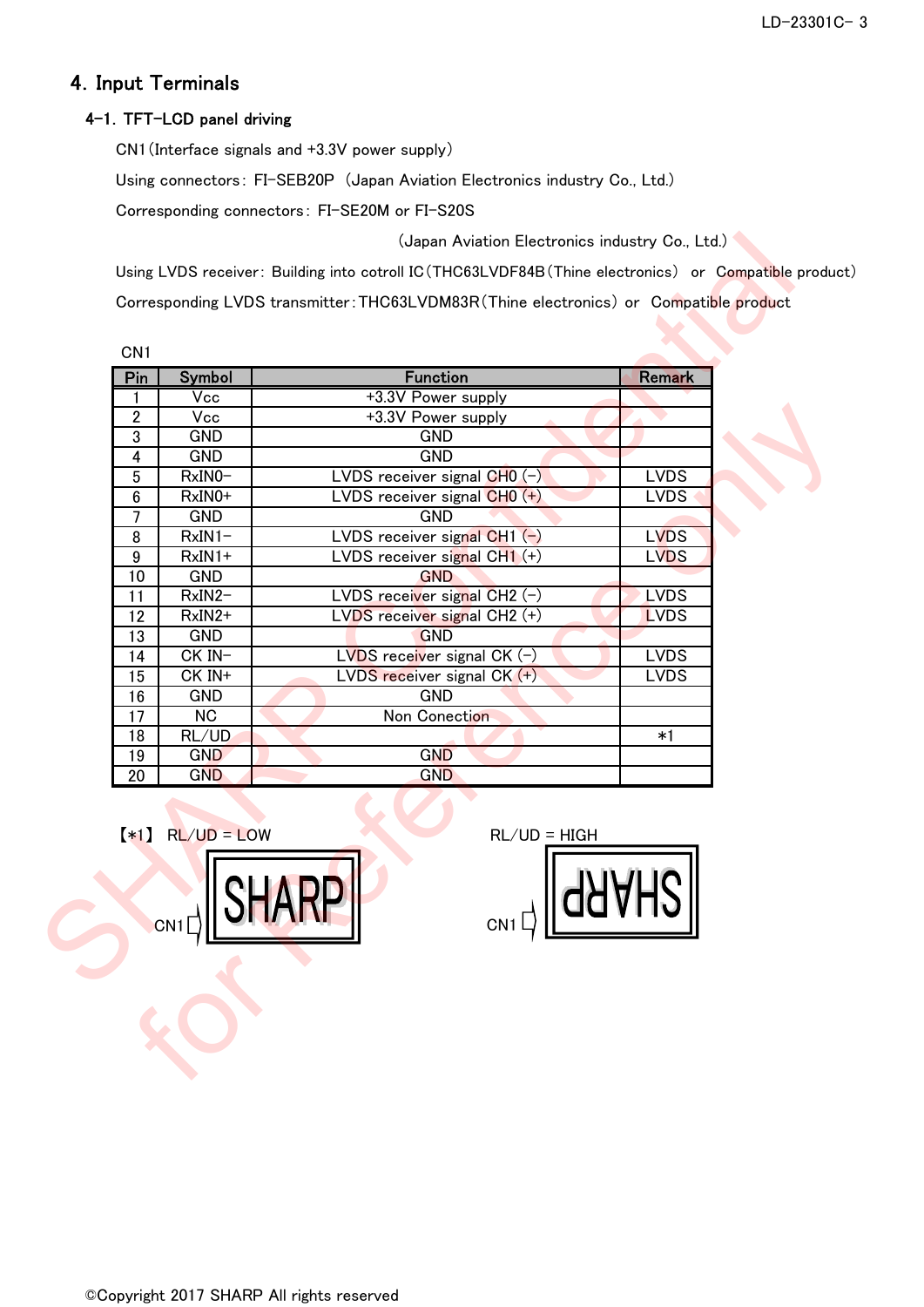

©Copyright 2017 SHARP All rights reserved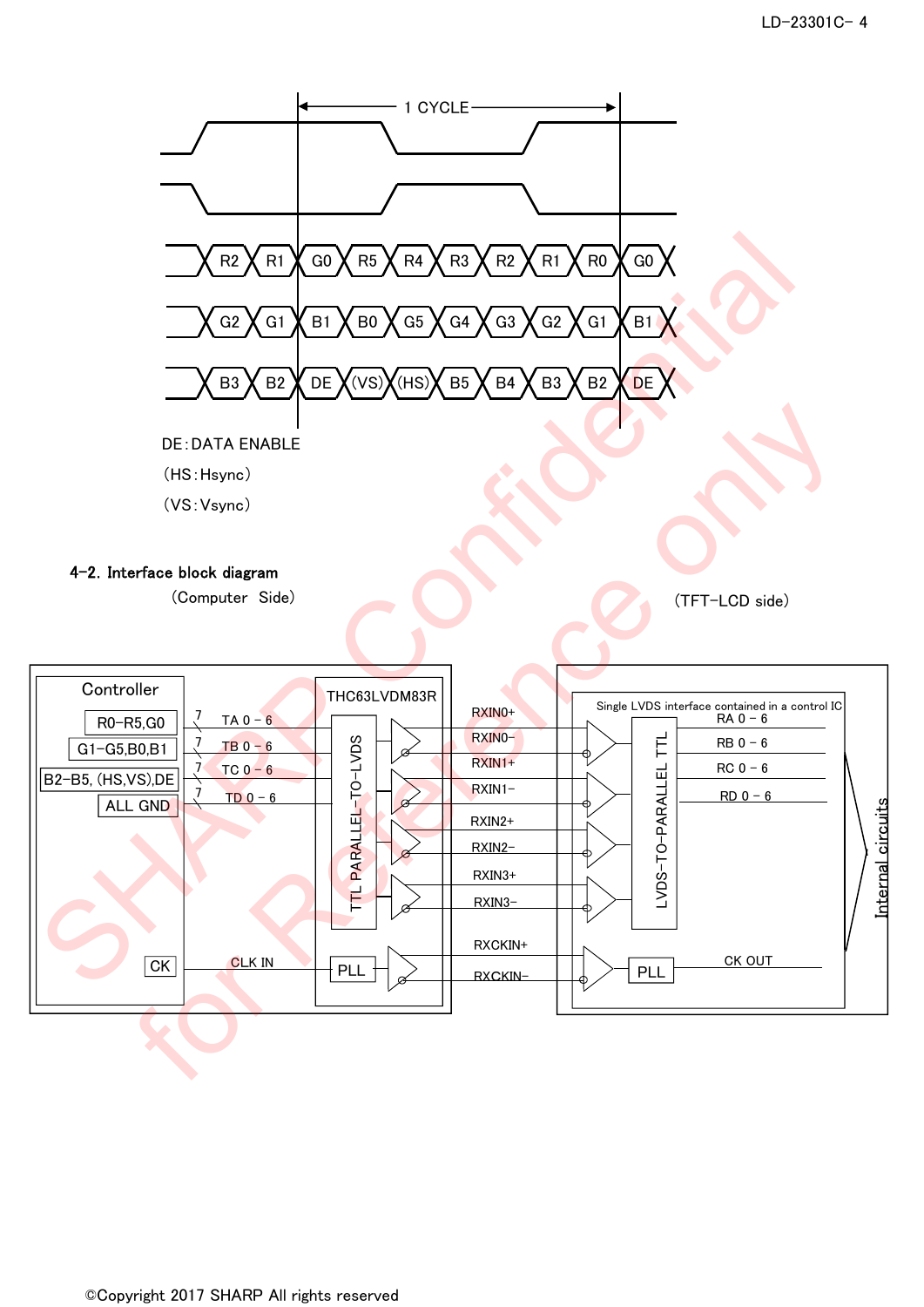### 4-3.LED backlight

LED backlight connector

| CN <sub>2</sub> | Used connector          | SM06B-SHLS-TF | (J.S.T. Mfg. Co. Ltd.)  |
|-----------------|-------------------------|---------------|-------------------------|
|                 | Corresponding connector | SHLP-06V-S-B  | ( J.S.T. Mfg. Co. Ltd ) |

| Connector No. | Pin No.                 | symbol        | function                |  |
|---------------|-------------------------|---------------|-------------------------|--|
|               | $\mathbf{1}$            | VDD           | +12V power supply       |  |
|               | $\overline{2}$          | VDD           | +12V power supply       |  |
| CN2           | $\mathbf{3}$            | GND           | GND                     |  |
|               | $\overline{\mathbf{4}}$ | GND           | GND                     |  |
|               | $5\,$                   | <b>XSTABY</b> | Backlight ON/OFF signal |  |
|               | $\boldsymbol{6}$        | ${\sf VBR}$   | <b>PWM</b> signal       |  |
|               |                         |               |                         |  |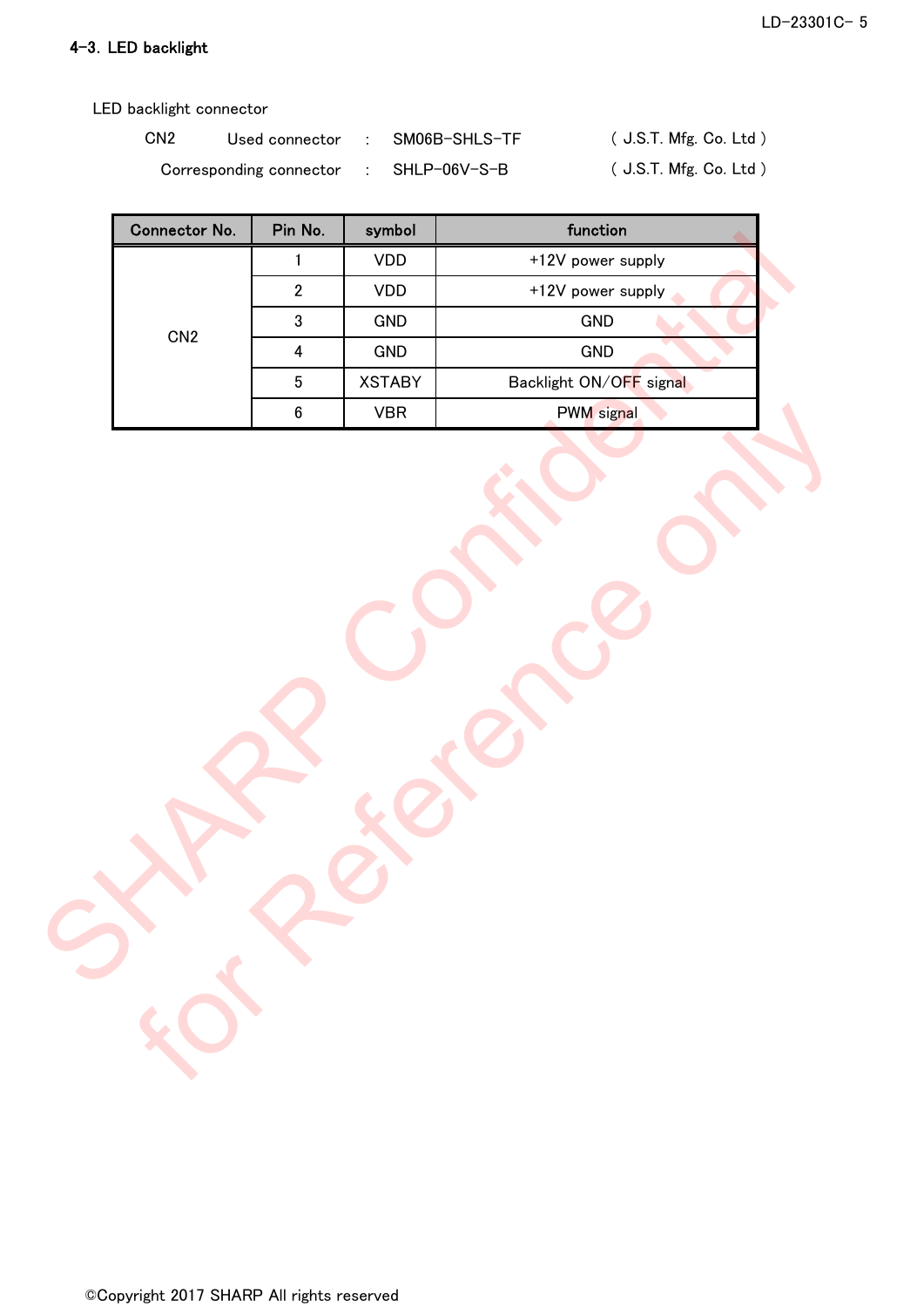## 5.Absolute Maximum Ratings

| Parameter             | Symbol                       | Condition          | Pin                | Ratings                         |                      | <b>Remark</b> |
|-----------------------|------------------------------|--------------------|--------------------|---------------------------------|----------------------|---------------|
| Supply voltage        | Vcc                          | $Ta = 25^{\circ}C$ | <b>VCC</b>         | $-0.3 \sim +4.0$                | V                    | $*1,2]$       |
|                       | V <sub>DD</sub>              | $Ta = 25^{\circ}C$ | <b>VDD</b>         | $-0.3 \sim +15.0$               | V                    | $*1,2]$       |
|                       |                              | $Ta = 25^{\circ}C$ | $RxINi-/+$         | $-0.3 \sim$ Vcc+0.3             | V                    |               |
|                       | $V_{I1}$                     |                    | $CK IN-/+$         |                                 |                      | $i=0,1,2$     |
| Input voltage         | $V_{I2}$                     | $Ta = 25^{\circ}C$ | RL/UD, SELLVDS     | $-0.3 \sim$ Vcc+0.3             | V                    |               |
|                       | $V_{I4}$                     | $Ta = 25^{\circ}C$ | <b>XSTABY, VBR</b> | $-0.3 \rightarrow + \text{VDD}$ | V                    |               |
| Storage temperature   | ${\mathsf T}_{\texttt{STG}}$ |                    |                    | $-30 \sim +80$                  | $\mathrm{C}^{\circ}$ | $*1)$         |
| Operating temperature | ${\mathsf T}_{\mathsf{OPA}}$ |                    |                    | $-30 \sim +80$                  | $^{\circ}C$          | $*1,3,4]$     |

【\*1】 Humidity:95%RH Max.( Ta≦40℃ ) Note static electricity.

Maximum wet-bulb temperature at 39℃ or less. (Ta>40℃) No condensation.

- 【\*2】 The VCC power supply capacity must use the one of 2A or more. The VDD power supply capacity must use the one of 3A or more. **[\*3]** There is a possibility of causing deterioration in the irregularity and others of the screen and the display to the set side when you design the lower current supply. There is a possibility of causing smoking and the ignition without fusion of LCD fuse when abnormality occurs when the current capacity is smaller than regulated values. Please install the sprotection function in which the overcurrent and the excess voltage are controlled Shows there are not a state of the model of the set of the set of the set of the set of the set of the set of the set of the set of the set of the set of the set of the set of the set of the set of the set of the set of t Humidity: 99%RH Max( $Ta \leq 40^{\circ}$ C) Note static electricity.<br>
Maximum wet-bulb temperature at 39°C or less. ( $Ta \geq 40^{\circ}$ C) No condensation.<br>
The VCC power supply capacity must use the one of 2A or more.<br>
The VCC power
	- fineness though the liquid crystal module doesn't arrive at destruction when using it at  $65~\text{~}80^{\circ}\text{C}$ . There is a possibility of causing the fineness deterioration by the prolonged use in the (high temperature) humidity environment (60% or more).
	- **[\*4]** In the operating temperature item, the low temperature side is the ambient temperature regulations. The high temperature side is the panel surface temperature regulations.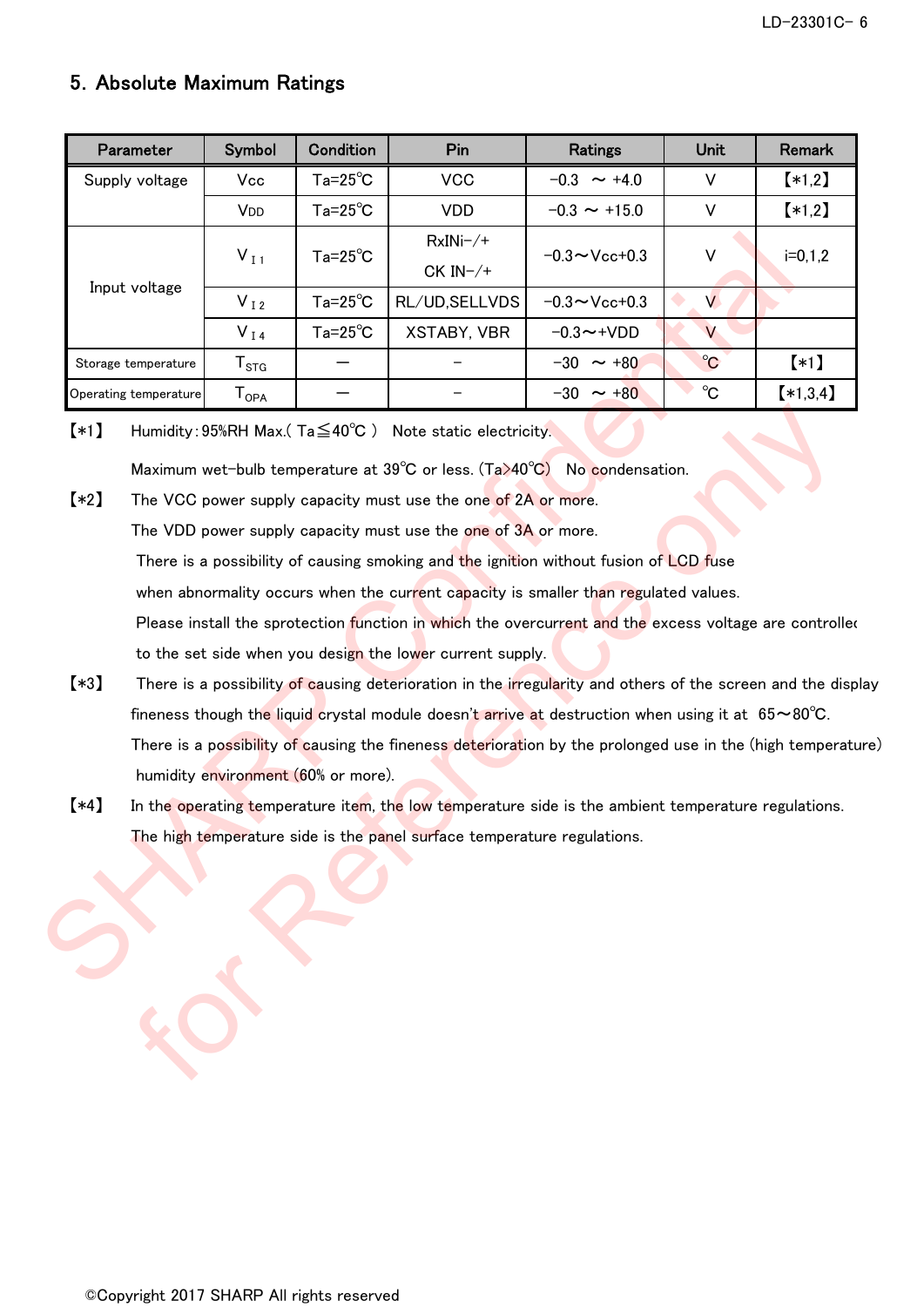## LD-23301C- 7

## 6.Electrical Characteristics

## 6-1. TFT-LCD panel driving  $T_a$ =+25<sup>°</sup>C

| Parameter                             |      | <b>Symboll</b>             | <b>Condition</b> | Min.         | Typ. | Max.          | Unit       | Remark                |
|---------------------------------------|------|----------------------------|------------------|--------------|------|---------------|------------|-----------------------|
| Supply voltage                        |      | $V_{\rm CC}$               |                  | 3.0          | 3.3  | 3.6           | V          | $[*1]$                |
| Current dissipation                   |      | $I_{\rm CC}$               | $Vcc = 3.3V$     |              | 270  | 350           | mA         | $*2]$                 |
| Input voltage width for LVDS receiver |      | $V_L$                      |                  | $\mathbf{0}$ |      | 2.4           | v          |                       |
| Permissive input ripple voltage       |      | $\mathsf{V}_{\mathsf{RP}}$ |                  |              |      | 200           | $mV_{P-P}$ | $Vcc = 3.3V$          |
| Differential input                    | High | $\mathsf{V}_{\mathsf{TH}}$ |                  |              |      | $V_{CM}$ +100 | mV         | $V_{CM}$ =+1.2V       |
| Threshold voltage                     | Low  | $\mathsf{V}_{\mathsf{TL}}$ |                  | $VCM - 100$  |      |               | mV         | $*3)$                 |
|                                       |      | $\mathsf{V}_{\mathsf{IH}}$ |                  | 2.1          |      |               | V          | $(*4)$                |
| Input voltage                         |      | $V_{IL}$                   |                  |              |      | 0.8           | $\vee$     |                       |
|                                       |      | $I_{OH}$                   |                  |              |      | 400           | $\mu$ A    | $V_{12} = +3.3V$ [*4] |
| Input reak current                    |      | $I_{OL}$                   |                  | $-10$        |      | $+10$         | $\mu$ A    | $V_{12} = 0V$ [*4]    |
| Terminal resistor                     |      | $R_T$                      |                  |              | 100  |               | Ω          | Differential input    |

【\*1】 On-off conditions for supply voltage



Hsync/Vsync need not be input so that this model may drive only by the ENAB signal.

Even if Hsync/Vsync is input, it doesn't become a malfunction.

The relation between the data input and the backlight lighting will recommend the above-mentioned input sequence. When the backlight is turned on before the panel operates, there is a possibility of abnormally displaying. The liquid crystal module is not damaged.

### 【\*2】 Current dissipation

Typical current situation : 64-gray-bar pattern  $($  Vcc=+3.3V, fck = 40MHz, Ta=25°C)

- $[*3]$  V<sub>CM</sub> : LVDS common mode voltage
- 【\*4】 RL/UD

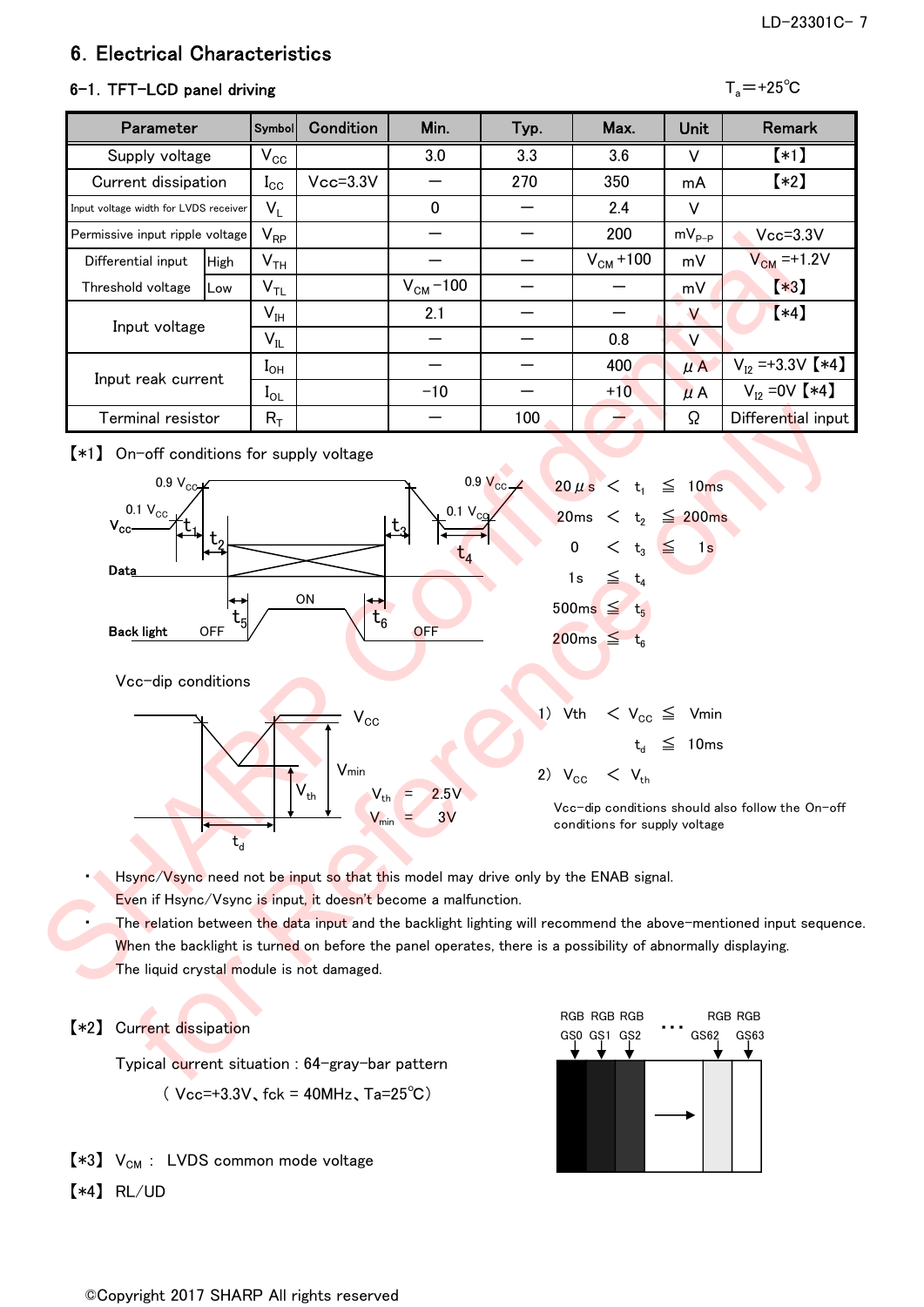### 6-2.LED backlight

|                                                                                                                                                                                             |                                                                                                                                          |                    |                          |                                            |            |                                                                                          | $Ta = +25^{\circ}C$             |
|---------------------------------------------------------------------------------------------------------------------------------------------------------------------------------------------|------------------------------------------------------------------------------------------------------------------------------------------|--------------------|--------------------------|--------------------------------------------|------------|------------------------------------------------------------------------------------------|---------------------------------|
|                                                                                                                                                                                             | Parameter                                                                                                                                | Symbol             | Min.                     | Typ.                                       | Max.       | Unit                                                                                     | Remark                          |
|                                                                                                                                                                                             | Supply voltage                                                                                                                           | V <sub>DD</sub>    | 10.2                     | 12.0                                       | 13.8       | V                                                                                        | $*1$                            |
|                                                                                                                                                                                             | Current dissipation                                                                                                                      | $I$ <sub>DD1</sub> | $\overline{\phantom{0}}$ | 350                                        | 500        | mA                                                                                       | $(*2)$                          |
|                                                                                                                                                                                             |                                                                                                                                          | $I$ <sub>DD2</sub> | $\overline{\phantom{0}}$ |                                            | 10         | $\mu$ A                                                                                  |                                 |
|                                                                                                                                                                                             | Permissive input ripple voltage                                                                                                          | VRP_BL             |                          | -                                          | 200        | $mVP-P$                                                                                  | $VDD=+12.0V$                    |
|                                                                                                                                                                                             | High voltage                                                                                                                             | VIH BL1            | 2.4                      | -                                          | <b>VDD</b> | V                                                                                        | $*3]$                           |
| <b>XSTABY</b>                                                                                                                                                                               | Low voltage                                                                                                                              | VIL_BL1            | $\qquad \qquad -$        | $\qquad \qquad -$                          | 0.2        | $\mathsf{V}$                                                                             | $*3)$                           |
|                                                                                                                                                                                             | High voltage                                                                                                                             | VIH_BL2            | 2.1                      | -                                          | <b>VDD</b> | $\vee$                                                                                   | $*4)$                           |
| <b>VBR</b>                                                                                                                                                                                  | Low voltage                                                                                                                              | VIL_BL2            | -                        |                                            | 0.8        | V                                                                                        | $*4]$                           |
|                                                                                                                                                                                             | Frequency                                                                                                                                | fPWM               | 200                      |                                            | 1K         | <b>Hz</b>                                                                                | $*4,5]$                         |
|                                                                                                                                                                                             | Duty                                                                                                                                     | <b>DPWM</b>        | 10                       |                                            | 100        | $\%$                                                                                     | $*4,5]$                         |
| <b>PWM</b>                                                                                                                                                                                  | Pulse width (Lo)                                                                                                                         | LPWM               |                          |                                            | 4.5        | ms                                                                                       | $*5,7$                          |
|                                                                                                                                                                                             | Pulse width (Hi)                                                                                                                         | <b>HPWM</b>        | 0.1                      | ╼                                          |            | ms                                                                                       | $*5$                            |
|                                                                                                                                                                                             | Life time                                                                                                                                | L                  |                          | (50,000)<br>(Module)                       |            | h                                                                                        | [Reference]<br>$*6$             |
|                                                                                                                                                                                             | [*1] On-off conditions for supply voltage<br>$0.9$ V <sub>DD</sub> $\angle$<br>0.1 V <sub>DD</sub><br><u>Voo.</u><br>T8<br><b>XSTABY</b> |                    | $_{\rm t_9}$             | 0.9 VDD<br>0.1 V <sub>DD</sub><br>$t_{10}$ |            | Oms $\leq$ t <sub>8</sub><br>Oms $\leq$ t <sub>9</sub> $\leq$<br>200ms $\leq$ t10 $\leq$ | $20 \mu s \leq t_7 \leq 200$ ms |
| $0 \text{ms} \leqq$ t <sub>11</sub><br><b>PWM</b><br>$\mathsf{L}11$<br>L12<br>$\Delta$ 2<br>$0ms \leq t_{12}$<br><b>VBR</b><br>ON<br><b>Back light</b><br><b>OFF</b><br><b>OFF</b><br>(LED) |                                                                                                                                          |                    |                          |                                            |            |                                                                                          |                                 |
|                                                                                                                                                                                             | [*2] Current dissipation                                                                                                                 |                    |                          |                                            |            |                                                                                          |                                 |
| Typ. value: VDD=+12.0V、Duty=100%                                                                                                                                                            |                                                                                                                                          |                    |                          |                                            |            |                                                                                          |                                 |
|                                                                                                                                                                                             | Max. value: VDD=+10.2V, Duty=100%                                                                                                        |                    |                          |                                            |            |                                                                                          |                                 |



【\*3】 Backlight ON/OFF signal (connected by the pull-down resistor of 10kΩ)

【\*4】 PWM signal (connected by the pull-down resistor of 10kΩ)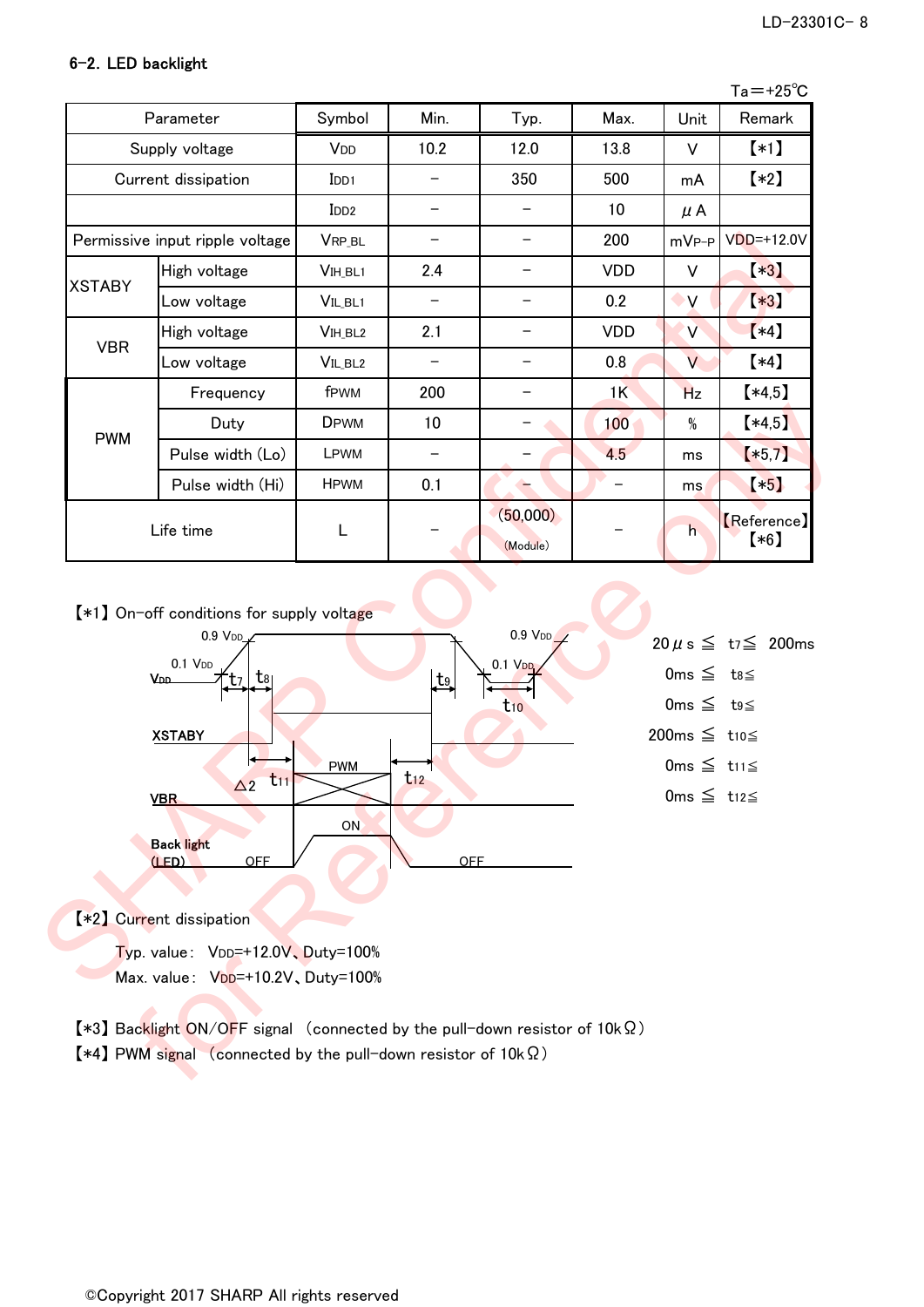### 【\*5】 PWM

 $f$ PWM =  $1/t_{14}$  DPWM = t13 / t14

Duty 10% : Min. Luminance(0%:LED OFF)

Duty 100% : Max. Luminance

Luminance changes in proportion to the duty ratio. (t13 $\geq$ 10  $\mu$  s)

When the frequency slows, the display fineness might decrease.



【\*6】 Luminance becomes 50% of an initial value. (Ta=25℃, PWM=100%)

【\*7】 When VBR signal is set "Low" more than 4.5ms, please turn off XSTABY.  $\Delta$ 2

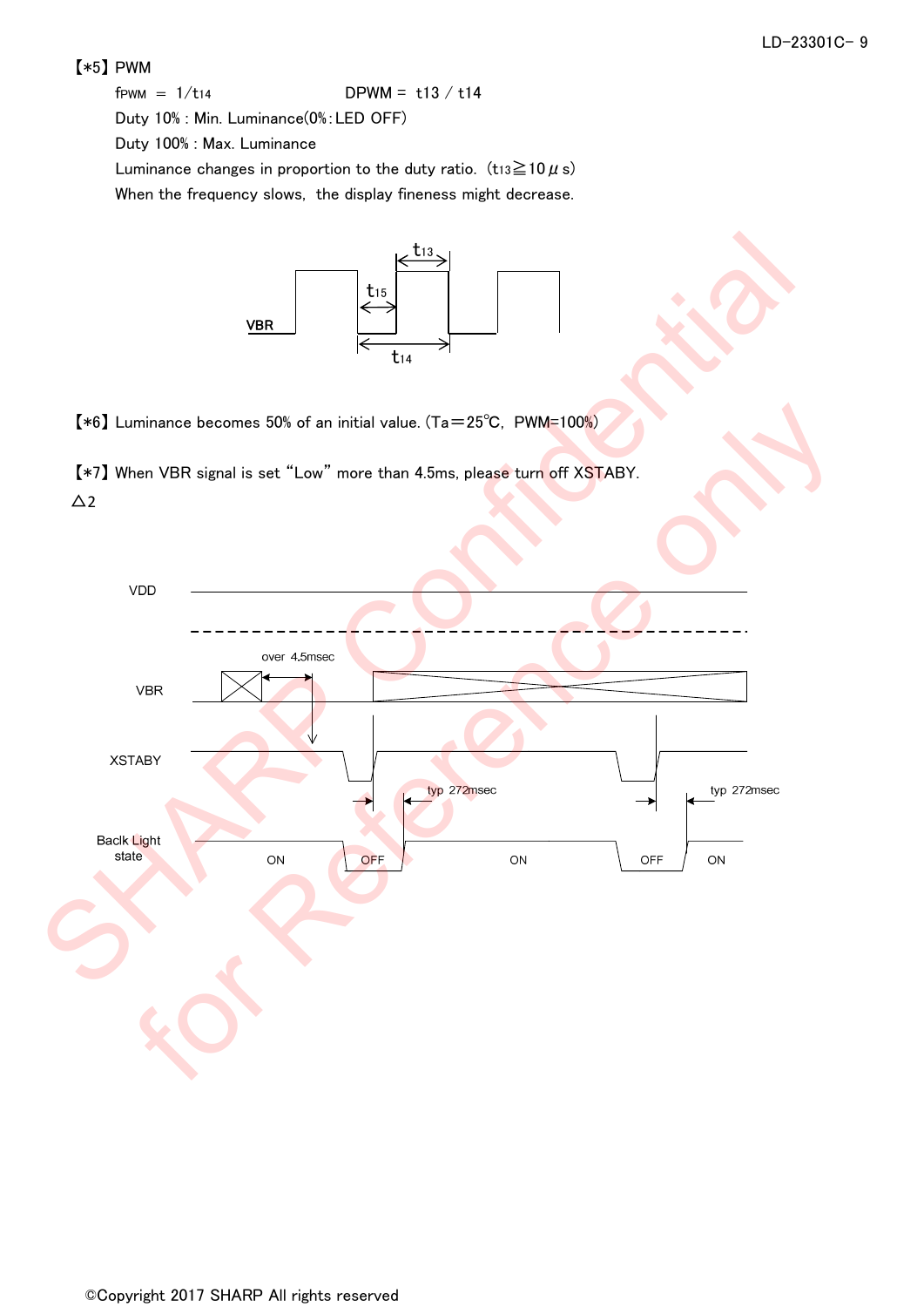## 7.Timing characteristics of input signals

### 7-1. Timing characteristics

|             | <b>Parameter</b>         | Symbol     | min  | typ  | max  | unit       | remark |
|-------------|--------------------------|------------|------|------|------|------------|--------|
| Clock       | Frequency                | 1/Tc       | 35   | 40   | 42   | <b>MHz</b> |        |
|             | Horizontal period        | TН         | 940  | 1056 | 1395 | clock      |        |
|             |                          |            | 23.5 | 26.4 | 39.9 | $\mu$ s    |        |
|             | Horizontal period (High) | <b>THd</b> | 800  | 800  | 800  | clock      |        |
| <b>ENAB</b> | Vertical Frequency       |            | 628  | 666  | 798  | line       | $(*1)$ |
|             |                          | T٧         |      | 16.7 |      | ms         |        |
|             | Vertical period (High)   | <b>TVd</b> | 600  | 600  | 600  | line       |        |

【\*1】 In case of using the long vertical period, the deterioration of display quality, flicker etc. may occur.

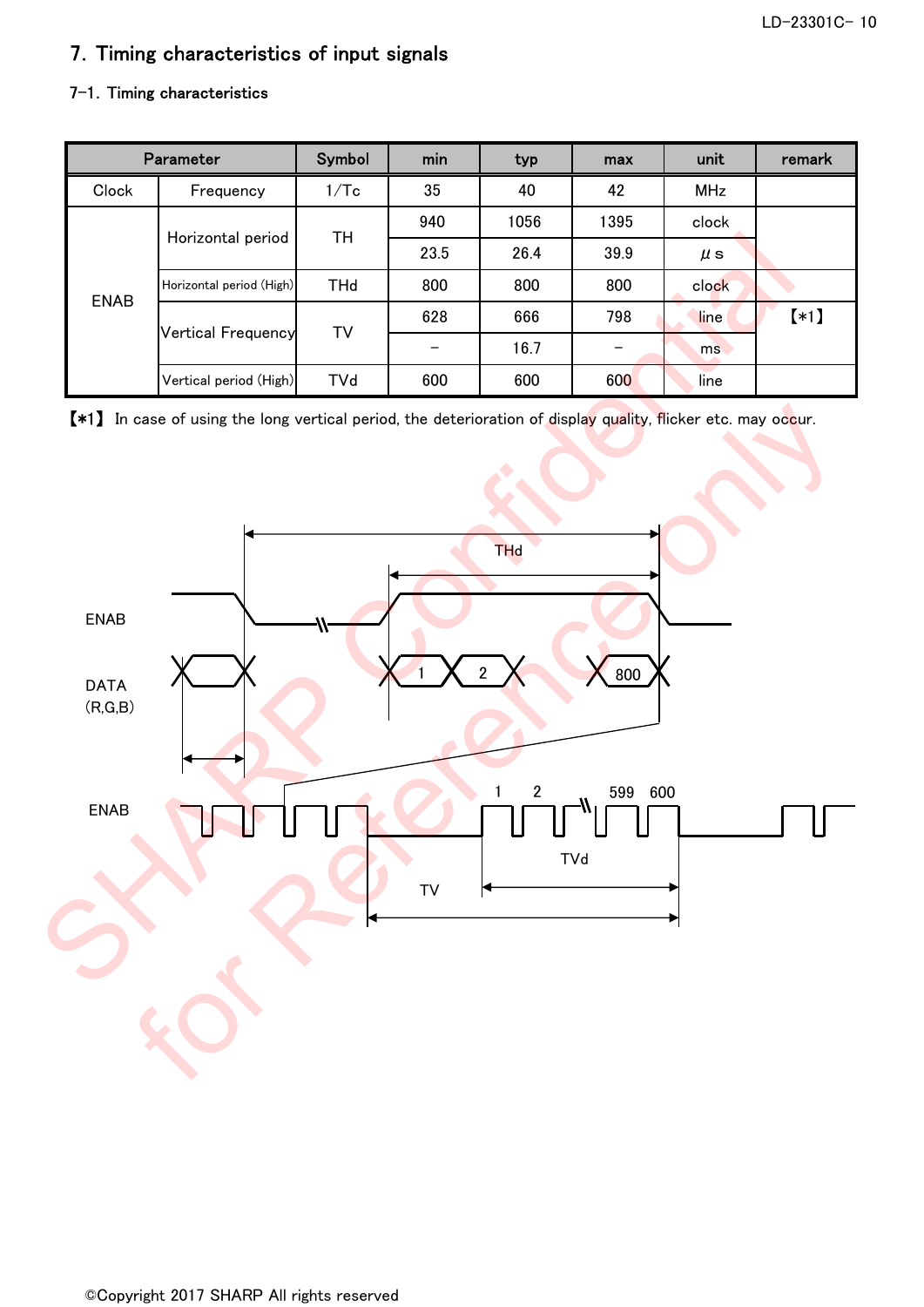| $\sf B$<br>${\sf R}$<br>$\sf B$<br>R<br>G<br>G<br>(2, 1)<br>$(\phantom{-}1,\phantom{-}1\phantom{1})$ |
|------------------------------------------------------------------------------------------------------|
|                                                                                                      |
| $\sqrt{\frac{D(1,1)}{D(2,1)}}$<br>$D($ 800<br>,1)<br>D(1,2)D(2,2)                                    |
| D(1,3)<br>R G B                                                                                      |
| D(800, 600)<br>600<br>D(1,<br>$\rightarrow$                                                          |
|                                                                                                      |
|                                                                                                      |
|                                                                                                      |
| $\blacktriangledown$                                                                                 |
|                                                                                                      |
|                                                                                                      |
|                                                                                                      |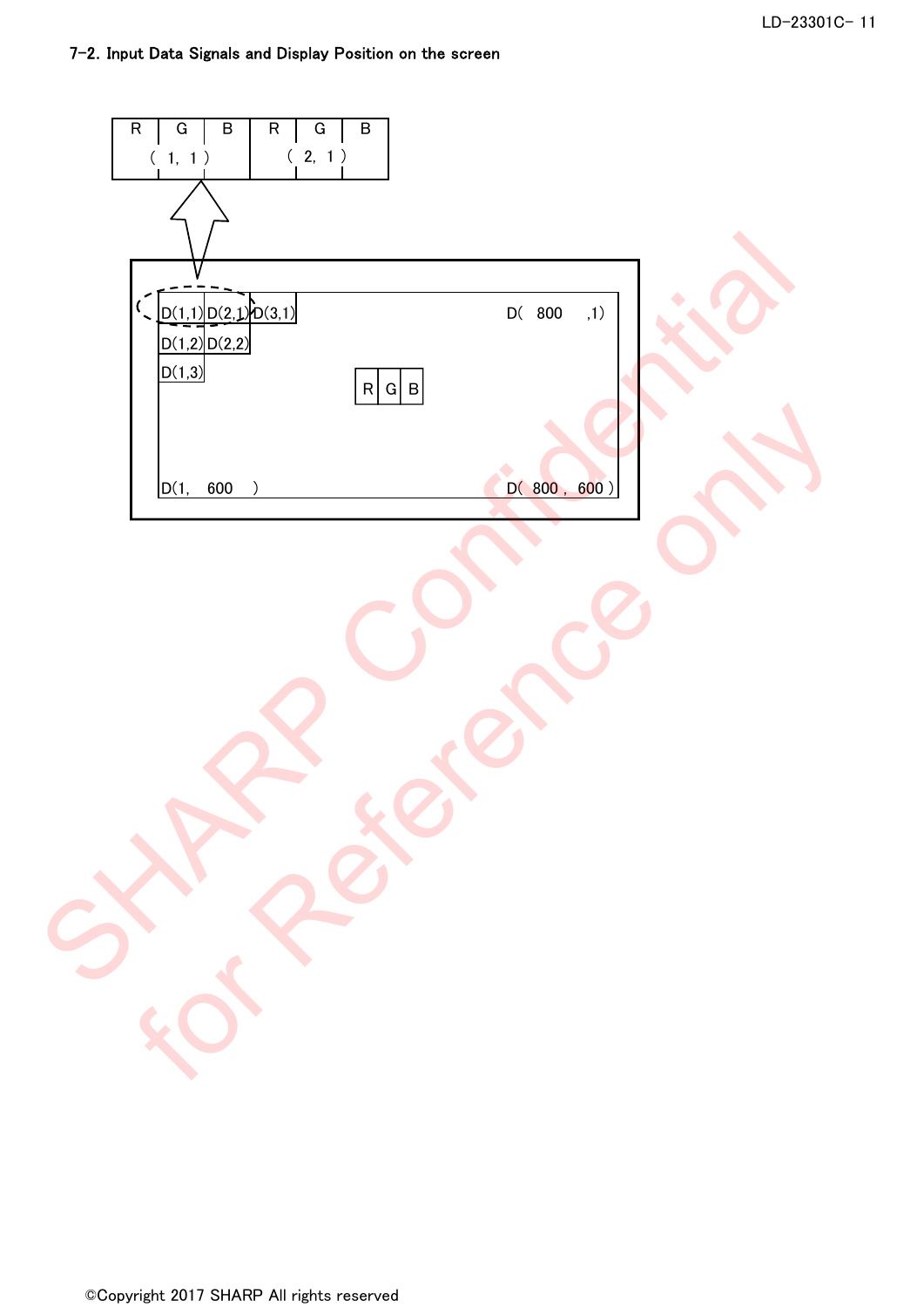|  |                    | Colors &                   | Data signal                    |                         |                |                  |                |                |                |              |              |              |                |                |                |                |                |                                  |                |                |                  |  |
|--|--------------------|----------------------------|--------------------------------|-------------------------|----------------|------------------|----------------|----------------|----------------|--------------|--------------|--------------|----------------|----------------|----------------|----------------|----------------|----------------------------------|----------------|----------------|------------------|--|
|  |                    | Gray scale                 | GrayScale RO R1 R2 R3 R4 R5 GO |                         |                |                  |                |                |                |              |              |              |                |                |                |                |                | G1 G2 G3 G4 G5 B0 B1 B2 B3 B4 B5 |                |                |                  |  |
|  |                    | <b>Black</b>               | $\qquad \qquad -$              | $\pmb{0}$               | $\pmb{0}$      | $\pmb{0}$        | $\mathbf 0$    | $\pmb{0}$      | $\pmb{0}$      | $\bf{0}$     | $\pmb{0}$    | $\bf{0}$     | $\pmb{0}$      | $\pmb{0}$      | 0              | $\pmb{0}$      | $\pmb{0}$      | $\pmb{0}$                        | $\pmb{0}$      | $\pmb{0}$      | $\pmb{0}$        |  |
|  | Basic Color        | Blue                       | —                              | $\mathbf 0$             | $\pmb{0}$      | $\pmb{0}$        | $\pmb{0}$      | $\mathbf 0$    | $\pmb{0}$      | $\mathbf 0$  | $\mathbf 0$  | $\mathbf 0$  | $\pmb{0}$      | $\pmb{0}$      | $\pmb{0}$      | $\mathbf{1}$   | 1              | 1                                | 1              | 1              | 1                |  |
|  |                    | Green                      | $\overline{\phantom{m}}$       | $\mathbf 0$             | 0              | $\mathbf 0$      | 0              | $\mathbf 0$    | $\pmb{0}$      | 1            | 1            | 1            | 1              | 1              | 1              | 0              | 0              | 0                                | $\mathbf 0$    | 0              | $\overline{0}$   |  |
|  |                    | Cyan                       | $\overline{\phantom{m}}$       | $\mathbf 0$             | $\pmb{0}$      | $\pmb{0}$        | 0              | $\pmb{0}$      | $\pmb{0}$      | 1            | 1            | 1            | 1              | 1              | 1              | 1              | 1              | 1                                | $\mathbf{1}$   | 1.             | $\mathbf{L}$     |  |
|  |                    | Red                        | $\overline{\phantom{m}}$       | 1                       | 1              | 1                | 1              | 1              | 1              | $\mathbf 0$  | $\pmb{0}$    | 0            | $\mathbf 0$    | $\mathbf 0$    | $\mathbf 0$    | $\pmb{0}$      | $\pmb{0}$      | $\bf{0}$                         | $\mathbf{0}$   | $\overline{0}$ | $\boldsymbol{0}$ |  |
|  |                    | Magenta                    | —                              | 1                       | 1              | 1                | 1              | 1              | $\mathbf{1}$   | 0            | 0            | 0            | $\mathbf 0$    | 0              | 0              | 1              | $\mathbf{1}$   | $\mathbf{1}$                     | $\mathbf{1}$   | 1              | 1                |  |
|  |                    | Yellow                     | $\overline{\phantom{m}}$       | 1                       | 1              | 1                | 1              | 1              | 1              | 1            | 1            | 1            | 1              | 1              | 1              | $\pmb{0}$      | $\overline{0}$ | $\overline{0}$                   | $\pmb{0}$      | $\overline{0}$ | $\pmb{0}$        |  |
|  |                    | White                      | $\overline{\phantom{m}}$       | 1                       | 1              | 1                | 1              | 1              | 1              | 1            | 1            | 1            | 1              | 1              | 1.             | 1              | 1              | $\mathbf{1}$                     | 1              | 1              | 1                |  |
|  |                    | <b>Black</b>               | GS0                            | $\mathbf 0$             | $\mathbf 0$    | $\boldsymbol{0}$ | 0              | $\mathbf 0$    | $\pmb{0}$      | 0            | 0            | 0            | $\mathbf 0$    | $\overline{0}$ | $\overline{0}$ | $\overline{0}$ | $\overline{0}$ | 0                                | $\mathbf 0$    | $\pmb{0}$      | $\mathbf 0$      |  |
|  |                    | $\uparrow$                 | GS1                            | 1                       | $\pmb{0}$      | $\bf{0}$         | 0              | $\pmb{0}$      | $\pmb{0}$      | 0            | 0            | $\bf{0}$     | $\mathbf{0}$   | $\overline{0}$ | $\mathbf{0}$   | $\overline{0}$ | $\pmb{0}$      | 0                                | $\pmb{0}$      | $\pmb{0}$      | $\overline{0}$   |  |
|  |                    | Darker                     | GS <sub>2</sub>                | $\mathbf 0$             | $\mathbf{1}$   | $\pmb{0}$        | 0              | $\mathbf 0$    | $\pmb{0}$      | 0            | $\mathbf{0}$ | $\mathbf{0}$ | $\mathbf{0}$   | $\bf{0}$       | $\mathbf{0}$   | $\pmb{0}$      | $\pmb{0}$      | 0                                | $\mathbf{0}$   | $\bf{0}$       | $\overline{0}$   |  |
|  | Gray Scale of Red  | $\uparrow$                 | ↓                              |                         |                |                  |                |                |                |              |              |              |                |                |                |                |                |                                  |                |                |                  |  |
|  |                    | $\downarrow$               | T                              |                         |                |                  |                |                | $\downarrow$   |              |              |              |                |                |                |                |                |                                  |                |                |                  |  |
|  |                    | <b>Brighter</b>            | GS61                           | $\mathbf{1}$            | $\pmb{0}$      | 1                | 1              | 1              | $\overline{1}$ | $\mathbf{0}$ | $\mathbf{0}$ | $\mathbf 0$  | $\pmb{0}$      | $\pmb{0}$      | $\mathbf 0$    | $\pmb{0}$      | $\pmb{0}$      | $\pmb{0}$                        | $\overline{0}$ | $\mathbf 0$    | $\pmb{0}$        |  |
|  |                    | $\downarrow$               | <b>GS62</b>                    | $\mathbf 0$             | $\mathbf{1}$   | 1                | 1              | 1              | $\mathbf 1$    | $\mathbf{0}$ | $\pmb{0}$    | $\mathbf 0$  | $\mathbf 0$    | $\mathbf 0$    | $\overline{0}$ | $\mathbf{0}$   | $\overline{0}$ | 0                                | $\mathbf 0$    | $\mathbf 0$    | $\mathbf 0$      |  |
|  |                    | Red                        | GS63                           | 1                       | 1              | $\mathbf{1}$     | 1              | $\mathbf{1}$   | $\blacksquare$ | 0            | $\pmb{0}$    | $\pmb{0}$    | $\pmb{0}$      | $\overline{0}$ | $\overline{0}$ | $\mathbf{0}$   | $\overline{0}$ | 0                                | $\pmb{0}$      | $\pmb{0}$      | $\pmb{0}$        |  |
|  |                    | <b>Black</b>               | GS0                            | $\pmb{0}$               | $\pmb{0}$      | $\overline{0}$   | $\bf{0}$       | $\mathbf{0}$   | $\pmb{0}$      | 0            | 0            | $\mathbf{0}$ | $\bf{0}$       | $\overline{0}$ | $\mathbf{0}$   | $\bf{0}$       | $\pmb{0}$      | 0                                | $\pmb{0}$      | $\pmb{0}$      | $\pmb{0}$        |  |
|  |                    | ↑                          | GS1                            | $\overline{0}$          | $\overline{0}$ | $\pmb{0}$        | 0              | $\mathbf 0$    | $\bf{0}$       | 1            | 0            | $\bf{0}$     | $\mathbf 0$    | $\overline{0}$ | 0              | 0              | 0              | 0                                | $\pmb{0}$      | $\pmb{0}$      | $\mathbf 0$      |  |
|  |                    | Darker                     | GS <sub>2</sub>                | $\mathbf{0}$            | $\pmb{0}$      | $\pmb{0}$        | $\pmb{0}$      | $\pmb{0}$      | $\pmb{0}$      | $\mathbf{0}$ | $\mathbf{1}$ | $\bf{0}$     | $\overline{0}$ | $\pmb{0}$      | $\pmb{0}$      | $\pmb{0}$      | $\pmb{0}$      | $\pmb{0}$                        | $\pmb{0}$      | $\pmb{0}$      | $\pmb{0}$        |  |
|  | Scale of Green     | ↑<br>$\downarrow$          | $\downarrow$<br>↓              |                         |                |                  |                |                |                |              |              |              |                |                |                |                |                |                                  |                |                |                  |  |
|  |                    | <b>Brighter</b>            | GS61                           | $\pmb{0}$               | $\bf{0}$       | $\bf{0}$         | $\bf{0}$       | $\bf{0}$       | $\bf{0}$       |              | 0            |              |                |                |                | $\pmb{0}$      | $\mathbf 0$    | O                                | $\mathbf 0$    | $\mathbf 0$    | $\boldsymbol{0}$ |  |
|  | Gray               | $\downarrow$               | GS62                           | $\mathbf 0$             | $\mathbf 0$    | $\pmb{0}$        | $\overline{0}$ | $\overline{0}$ | $\overline{0}$ | $\mathbf 0$  | $\mathbf{1}$ | 1            | $\mathbf{1}$   | 1              | 1              | 0              | $\pmb{0}$      | 0                                | $\pmb{0}$      | $\mathbf 0$    | $\mathbf 0$      |  |
|  |                    | Green                      | GS63                           | $\overline{\mathbf{0}}$ | $\overline{0}$ | $\overline{0}$   | $\overline{0}$ | $\mathbf 0$    | $\bf{0}$       | $\mathbf{1}$ | 1            | 1            | 1              | 1              | 1              | $\pmb{0}$      | 0              | 0                                | $\pmb{0}$      | 0              | 0                |  |
|  |                    | <b>Black</b>               | GS <sub>0</sub>                | $\mathbf{0}$            | $\pmb{0}$      | $\overline{0}$   | $\overline{0}$ | $\bf{0}$       | $\pmb{0}$      | $\mathbf 0$  | $\pmb{0}$    | $\mathbf 0$  | $\pmb{0}$      | $\pmb{0}$      | 0              | 0              | $\pmb{0}$      | $\pmb{0}$                        | $\pmb{0}$      | $\mathbf 0$    | $\mathbf 0$      |  |
|  |                    | $\uparrow$                 | GS1                            | $\overline{0}$          | $\pmb{0}$      | $\pmb{0}$        | 0              | $\pmb{0}$      | $\pmb{0}$      | $\bf{0}$     | $\pmb{0}$    | $\mathbf 0$  | $\pmb{0}$      | $\pmb{0}$      | 0              | $\mathbf{1}$   | $\pmb{0}$      | $\pmb{0}$                        | $\pmb{0}$      | $\mathbf 0$    | $\pmb{0}$        |  |
|  |                    | Darker                     | GS <sub>2</sub>                | $\overline{0}$          | $\mathbf 0$    | $\pmb{0}$        | $\pmb{0}$      | $\mathbf 0$    | $\pmb{0}$      | $\mathbf 0$  | $\mathbf 0$  | $\mathbf 0$  | $\pmb{0}$      | $\pmb{0}$      | 0              | $\pmb{0}$      | $\mathbf{1}$   | $\pmb{0}$                        | $\pmb{0}$      | $\mathbf 0$    | $\bf{0}$         |  |
|  | Gray Scale of Blue | $\uparrow$<br>$\downarrow$ | ↓                              | ↓                       |                |                  |                |                |                |              | ↓            |              |                |                |                |                |                |                                  |                |                |                  |  |
|  |                    | <b>Brighter</b>            | GS61                           | $\mathbf 0$             | $\mathbf 0$    | $\mathbf 0$      | $\mathbf 0$    | $\bf{0}$       | $\pmb{0}$      | $\mathbf 0$  | $\pmb{0}$    | $\mathbf 0$  | $\pmb{0}$      | $\mathbf 0$    | $\mathbf 0$    | 1              | $\pmb{0}$      | $\mathbf{1}$                     | 1              | 1              | $\mathbf{1}$     |  |
|  |                    | $\overline{\phantom{0}}$   | GS62                           | $\mathbf 0$             | $\pmb{0}$      | $\bf{0}$         | $\mathbf 0$    | $\mathbf 0$    | $\pmb{0}$      | 0            | 0            | 0            | $\mathbf 0$    | $\pmb{0}$      | 0              | 0              | $\mathbf{1}$   | $\mathbf{1}$                     | 1              | 1              | 1                |  |
|  |                    | Blue                       | GS63                           | $\pmb{0}$               | $\pmb{0}$      | $\pmb{0}$        | 0              | $\pmb{0}$      | $\pmb{0}$      | 0            | $\pmb{0}$    | $\pmb{0}$    | $\pmb{0}$      | $\pmb{0}$      | 0              | 1              |                |                                  |                |                |                  |  |

## 8.Input Signals, Basic Display Colors and Gray Scale of Each Color

Each basic color can be displayed in 64 gray scales from 6 bit data signals. According to the combination of total 18 bit data signals, the 262,144-color display can be achieved on the screen.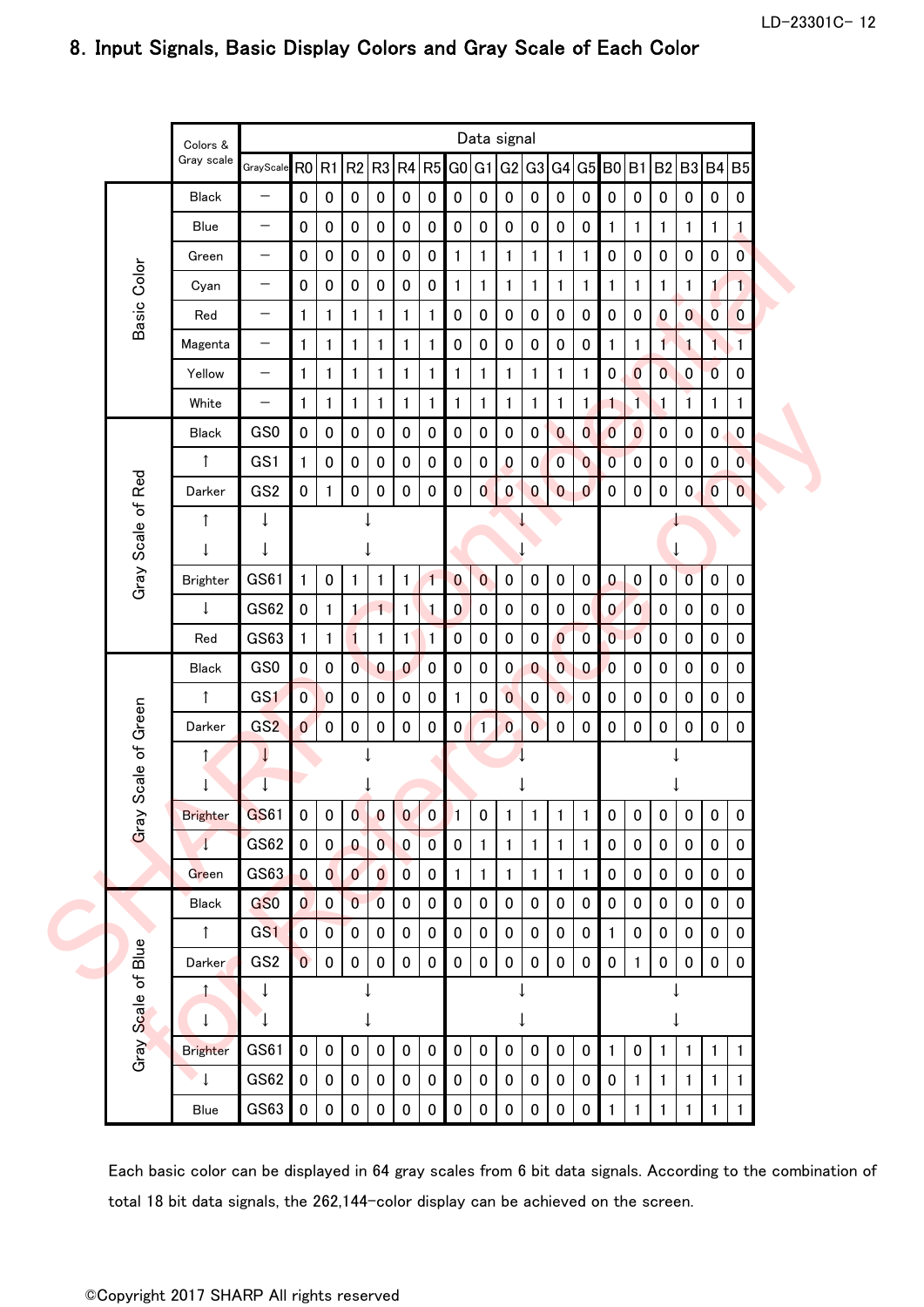## 9. Optical Characteristics

|                 | Parameter                    | Symbol                   | <b>Condition</b>                                                        | Min.  | Typ.              | Max.                                     | <b>Unit</b>       | Remark                                                                                                 |
|-----------------|------------------------------|--------------------------|-------------------------------------------------------------------------|-------|-------------------|------------------------------------------|-------------------|--------------------------------------------------------------------------------------------------------|
| Viewing         | Horizontal                   | $\theta$ 21, $\theta$ 22 |                                                                         | 60    | 80                |                                          | Deg.              |                                                                                                        |
| angle           |                              | $\theta$ 11              | CR > 10                                                                 | 35    | 60                | $\qquad \qquad -$                        | Deg.              | $*1,2,4$                                                                                               |
| range           | Vertical                     | $\theta$ 12              |                                                                         | 60    | 80                |                                          | Deg.              |                                                                                                        |
|                 | Contrast ratio               | <b>CR</b>                | optimized angle                                                         | 500   | 800               |                                          |                   | $*2,4]$                                                                                                |
|                 | Response Time White Black    | $\tau$ r + $\tau$ d      |                                                                         |       | 30                | $\qquad \qquad -$                        | ms                | $*3,4]$                                                                                                |
|                 | Chromaticity of              | Wx                       |                                                                         | 0.255 | 0.305             | 0.355                                    |                   |                                                                                                        |
|                 | White                        | Wy                       |                                                                         | 0.275 | 0.325             | 0.375                                    |                   |                                                                                                        |
|                 | Chromaticity of              | Rx                       |                                                                         |       | 0.560             |                                          |                   |                                                                                                        |
|                 | Red                          | Ry                       |                                                                         |       | 0.330             |                                          |                   |                                                                                                        |
|                 | Chromaticity of              | Gx                       |                                                                         | —     | 0.335             |                                          |                   | $(*4)$                                                                                                 |
|                 | Green                        | Gy                       | $\theta = 0^{\circ}$                                                    |       | 0.595             |                                          |                   |                                                                                                        |
|                 | Chromaticity of              | Bx                       |                                                                         |       | 0.155             |                                          |                   |                                                                                                        |
|                 | <b>Blue</b>                  | By                       |                                                                         |       | 0.115             | $\overline{\phantom{0}}$                 |                   |                                                                                                        |
|                 | Luminance of white           | $Y_{L1}$                 |                                                                         | 350   | 450               |                                          | $\mathsf{cd/m}^2$ | $*4]$                                                                                                  |
|                 | White Uniformity             |                          |                                                                         |       |                   | 1.33                                     |                   | $*5)$                                                                                                  |
| in Fig.2 below. |                              |                          | XThe measurement shall be executed 30 minutes after lighting at rating. |       |                   |                                          |                   | The optical characteristics shall be measured in a dark room or equivalent state with the method shown |
| I               | Photodetector: (EZ-CONTRAST) |                          |                                                                         |       | 400mm<br>Field=1° | Photodetector<br>: Response time (BM-5A) |                   | : Contrast/Luminance/Chromaticity (SR                                                                  |



and Chromaticity.

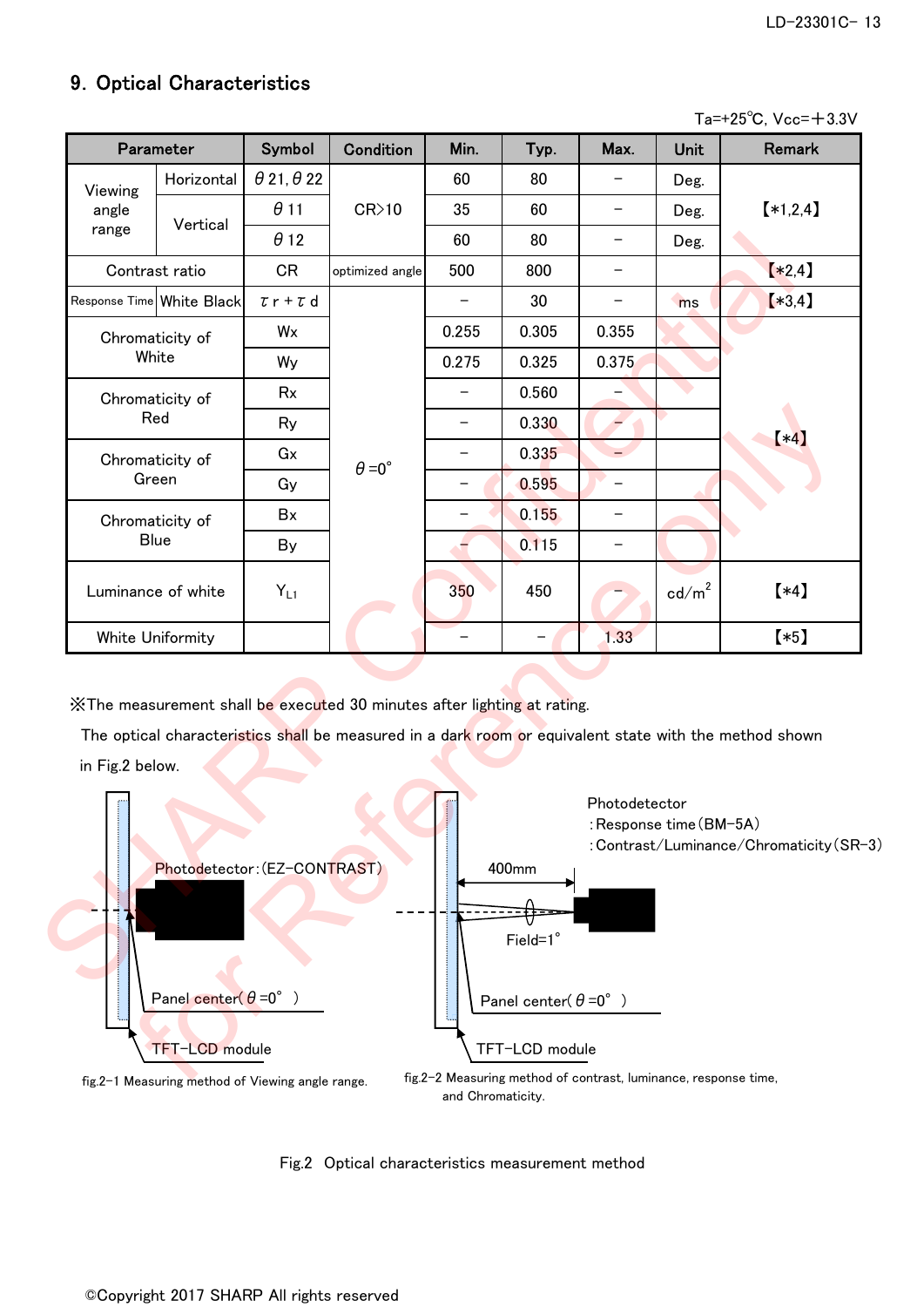

【\*2】Definition of contrast ratio:

The contrast ratio is defined as the following. Contrast  $(CR) =$  Luminance with all pixels white Luminance with all pixels black

【\*3】Definition of response time:

The response time is defined as the following figure and shall be measured by switching the input signal for "black" and "white".



【\*4】This shall be measured at center of the screen.

【\*5】Definition of white uniformity:

White uniformity is defined as the following with five measurements.

 $(1) \sim 5$ 

 $\delta_w = \frac{\text{Maximum luminance of 5 points} (0 \sim 6) \text{.}}{\text{Maximum luminance of 5 points} (0 \sim 6) \text{.}}$ 

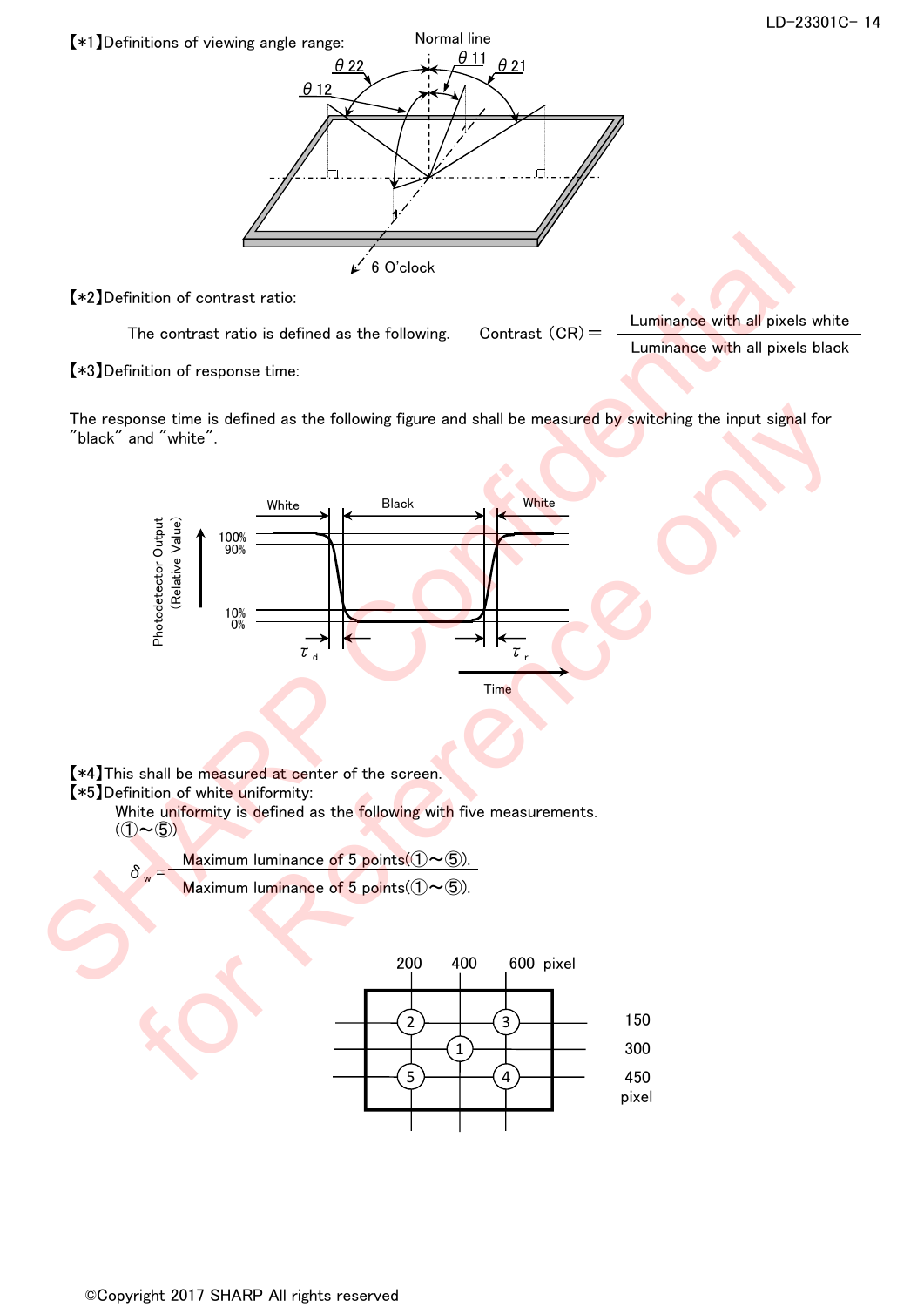LD-23301C- 15

## 10. Handling Precautions

### 【Handling Precautions】

- a ) Treat LCD module in dustless surroundings. Metal foreign material stuck to the circuit is possible to cause a short.
- b ) Be sure to design the cabinet so that the module can be installed without any extra stress such as warp or twist.
- c ) Be careful not to give any physical stress onto the circuit and/or the connector of LCD module when you pull/plug a cable. Physical stress will cause a break or worse connection.
- d ) Since the front polarizer is easily damaged, pay attention not to scratch it.
- e ) Use N2-blower such as an ionized nitrogen has anti-electrostatic when you blow dusts on Polarizer.
- f ) Since a long contact with water may cause discoloration or spots, wipe it with absorbent cotton or other soft cloth immediately.
- g ) Since CMOS LSI is used in this module, take care of static electricity and injure the human earth when handling. Observe all other precautionary requirements in handling components.
- h ) Be careful with the edge parts of the module which is made of metal.
- i) Since the panel is made of glass, it may break or crack if dropped or bumped on hard surface. Handle with care.
- j) When the panel is broken, don't touch the glass. Although the pa<mark>n</mark>el is difficult to be scattered, touching the broken part may hurt your hands.
- k ) Liquid crystal contained in the panel may leak if the LCD is broken. Rinse it as soon as possible if it gets inside your eye or mouth by mistake.
- l) Don't touch the circuit and the pattern of the board. If you touch it, the circuit may be broken.
- m) Follow the regulations when LCD module is scrapped. The government you stay may have some regulations about it.

### 【Set-Design Precautions】

- a) Notice : Never take to pieces the module , because it will cause failure. Please don't remove the fixed tape, insulating tape etc. that was pasted on the original module. (except for protection film of the panel)
- b) Protection film is attached to the module surface to prevent it from being scratched .Peel the film off slowly , just before the use, with strict attention to electrostatic charges. Blow off 'dust' on the polarizer by using an ionized nitrogen. (a) Since the front polarizer is easily damaged, pay attention not to scribb it.<br>
(a) Since the front polarizer is easily damaged, pay attention not to scribb it.<br>
(e) Use N2-blower such as a mointaxe introduce polarize in careful with the edge parts of the module which is made of metal.<br>The parts of the parts of degrass, it may break or crack if dropped on hard surface. Handle with ce the panel is mode of glass, it may be glass. Although th
	- c ) Be sure to design the cabinet so that the module can be installed without any extra stress such as warp or twist.
	- d ) Connect GND to flame of module to stabilize against EMI and external noise.
	- e ) When install LCD modules in the cabinet, please tighten with( "torque=0.294±0.02N・m(3.0±0.2kgf・cm)"). Be sure to confirm it in the same condition as it is installed in your instrument.
	- f) Since there is a circuit board in the module back, stress is not added at the time of a design assembly. Please make it like. If stress is added, there is a possibility that circuit parts may be damaged.
	- g) It causes an irregul<mark>a</mark>r display and the defective indication, etc., when always put constant pressure on the back of the module. Please do not make the structure to press the back of the module.
	- h) Be careful of a back light FPC not to pull by force at the time of the connecting to a W-LED driver, or FPC processing.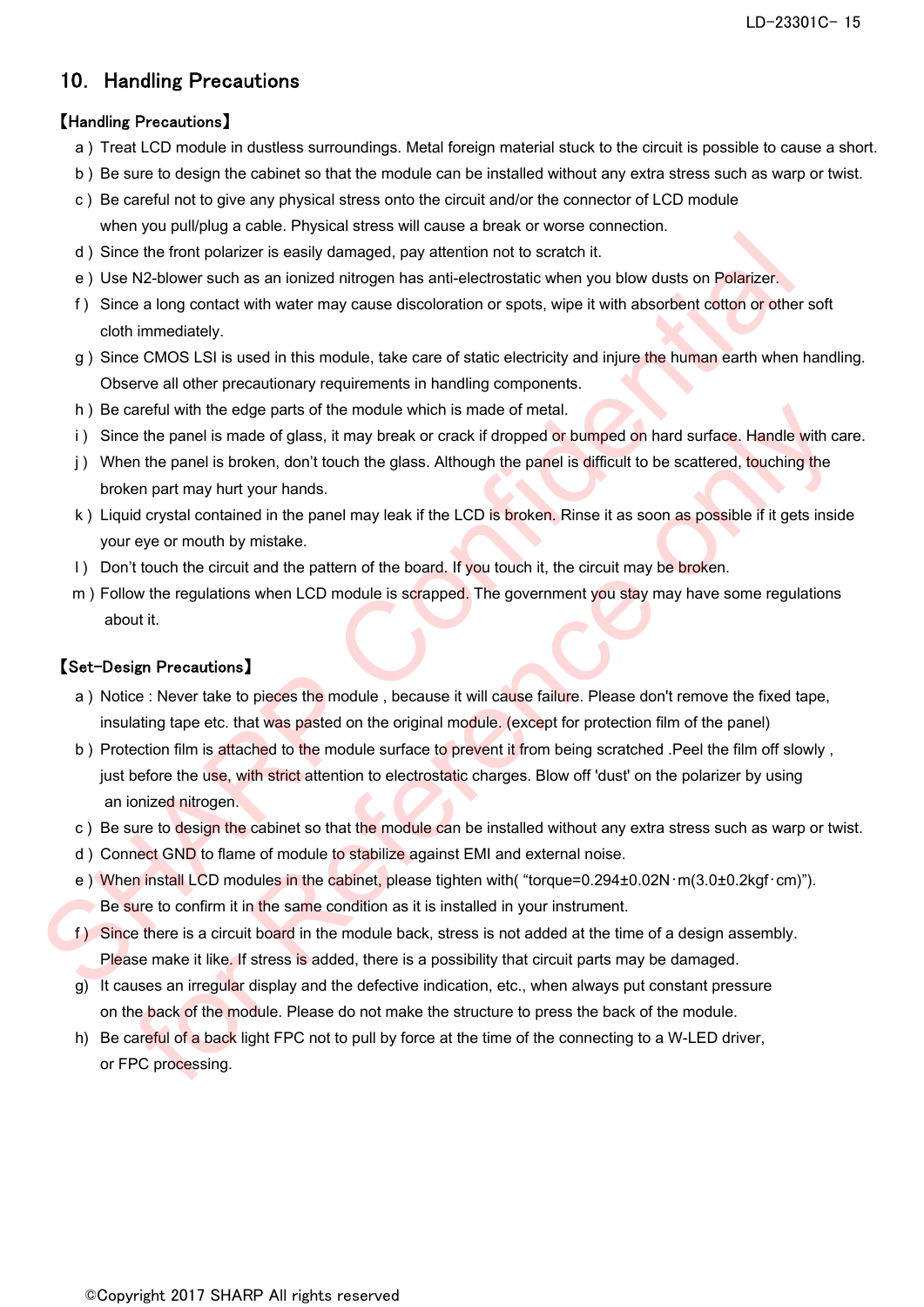- i) The polarizer surface on the panel is treated with Anti-Glare for low reflection. In case of attaching sure
- j) Don't change the volume of LCD module. It is optimized when the shipping. Any change may not meet the specification.
- k) If a minute particle enters in the module and adheres to an optical material, it may cause display non-uniformity issue, etc.

Therefore, fine-pitch filters have to be installed to cooling and inhalation hole if you intend to install a fan.

- l) Be sure to follow the absolute maximum rating in the specification. The design should consider the surrounding temperature, the fluctuating input signal, and tolerance of the electronic parts. Exceeding values is possible to cause worse characteristic such as burn and/or broken of the parts on LCD module.
- m) Be sure to use LCD module within the recommended operating conditions. Operating module out of the recommended range is not guaranteed even if it is in the absolute maximum rating.
- n) Follow the power, signal, and supply voltage sequence which the specification indicates, regarding on-off input signal after power on of LCD module.
- o) According to the using application, power circuit protection is recommended at module failure.

### 【Operation Precautions】

- a ) Do not expose the LCD panel to direct sunlight. Lightproof shade etc. should be attached when LCD panel is used under such environment.
- b ) When handling LCD modules and assembling them into cabinets, please avoid that long-terms storage in the environment of oxidization or deoxidization gas and the use of such materials as reagent, solvent, adhesive, resin, etc. which generate these gasses, may cause corrosion and discoloration of the modules. Do not use the LCD module under such environment.
- c) An abnormal display by changing in quality of the polarizing plate might occur regardless of contact or no contact to the polarizing plate, because of epoxy resin (amine system curing agent) that comes out from the material and the packaging material used for the set side, the silicon adhesive (dealcoholization system and oxime system), and the tray blowing agents (azo-compound), etc. Please confirm adaptability with your employed material. (i) Be sure to follow the absolute maximum rating in the specification. The design should consider the surrounnermentation, the fluctuating imput signal, and tolerance of the electronic parts. Exceeding values is possible ti signal after power on of LCD module.<br>
In Precautions I<br>
ording to the using application, power circuit protection is recommended at module failure.<br>
In Precautions I<br>
or the supplication of consideration gas and the usi
	- d ) Don't use polychloroprene (CR) with LCD module. It will generate chlorine gas, which will damage the reliability of the connection part on LCD panel.
	- e ) Be careful when using it for long time with fixed pattern display as it may cause accidential image. Pleave use a screen saver etc., in order to avoid an afterimage.
	- f ) The LED (Light Emitting Diode) used in this LCD module is very sensitive to temperature change. If it operates for extremely long time under high temperature, it is possible rapidly to shorten the life time of LED. In case of such a condition, consult with us.
	- g) If stored at the temperatures lower than the rated storage temperature, the LC may freeze and it may cause LCD panel damage. If storage temperature exceeds the specified rating, the molecular orientation of the LC may change to that of a liquid, and they may not revert to their original state. Store the module in normal room temperature.
	- h) Keep LCD module in the range of the specified temperature conditions at all times. Once out of the range, liquid crystal will lose its characteristics, and it cannot recover.
	- i) Nature of dew consideration prevention is necessary when LCD is used for long time under high-temperatur and high-humidity.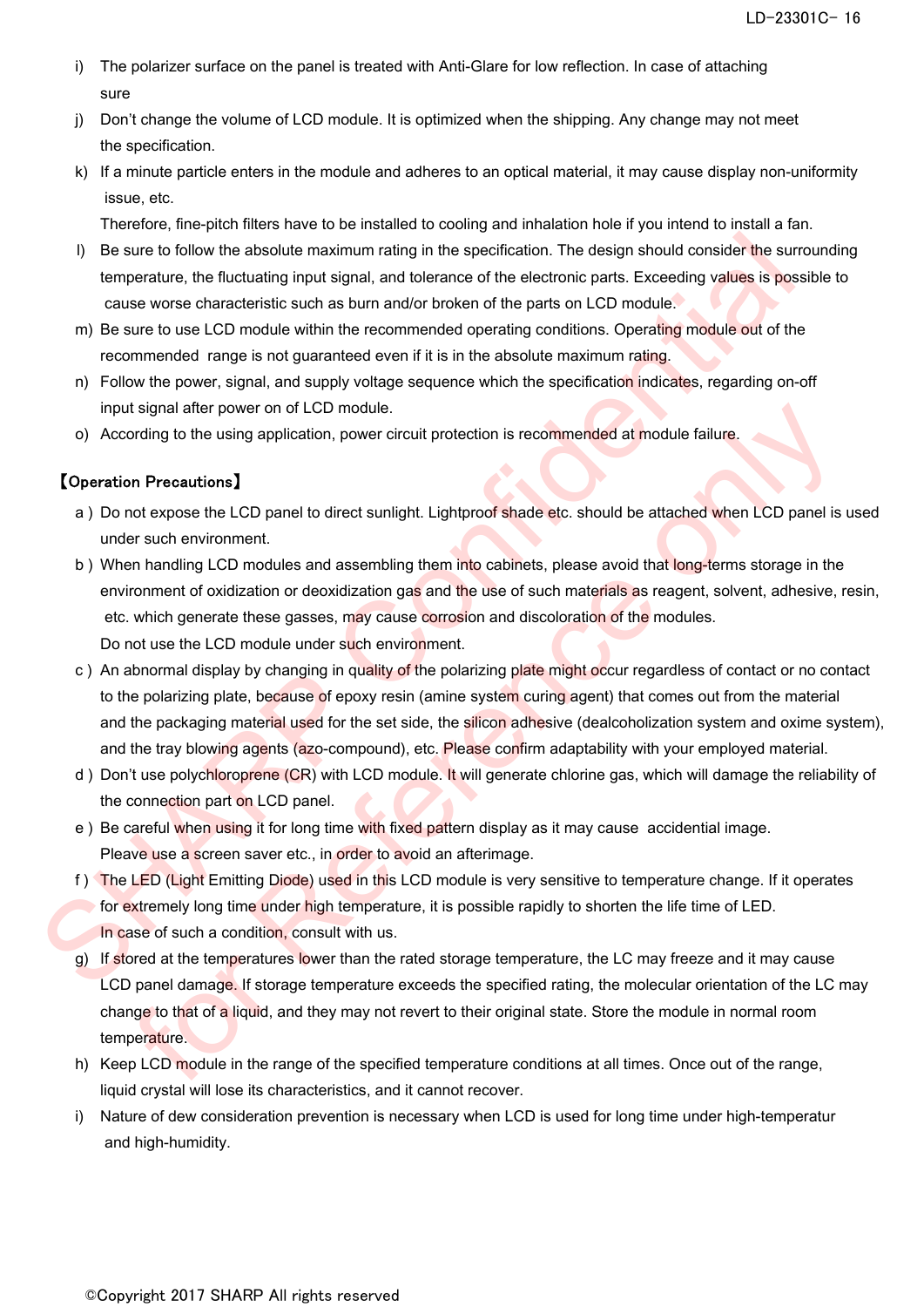## 11. Packing form

- a) Piling number of cartons : MAX. 6
- b) Package quantity in one carton: 20pcs
- c) Carton size(TYP):  $517mm(W) \times 432mm(D) \times 347mm(H)$

d) Total mass of one carton filled with full modules(20pcs): 14kg

## 12. Reliability test items

| No.            | Test item                                             | Conditions                                                                                                                                                                                                                      | Remark  |
|----------------|-------------------------------------------------------|---------------------------------------------------------------------------------------------------------------------------------------------------------------------------------------------------------------------------------|---------|
| $\mathbf{1}$   | High temperature<br>storage test                      | Ambient temperature 80°C 240H                                                                                                                                                                                                   | [Note1] |
| $\overline{2}$ | Low temperature<br>strage test                        | Ambient temperature -30°C 240H                                                                                                                                                                                                  | [Note1] |
| 3              | High temperature<br>& high humidity<br>operation test | Ambient temperature 40°C, Humidity 95% RH 240H<br>(No condensation.)                                                                                                                                                            | [Note1] |
| 4              | High temperature<br>operation test                    | Panel surface 80°C 240H                                                                                                                                                                                                         | [Note1] |
| 5              | Low temperature<br>operation test                     | Ambient temperature -30°C 240H                                                                                                                                                                                                  | [Note1] |
| 6              | Vibration test<br>(non-operating)                     | $\langle$ Sin wave $\rangle$<br>Frequency: $10 \sim 57$ Hz $\diagup$ Vibration width (one side): 0.076mm<br>:57 $\sim$ 500Hz $\angle$ Gravity:9.8m/s2<br>Sweep time: 11 minutes<br>Test period : $3H(X, Y, Z)$ direction $1H$ . | [Note1] |
| 7              | Shock test<br>(non-operating)                         | Max. gravity: 490m/s2 Pulse width: 11ms<br>Direction: $\pm$ X, $\pm$ Y, $\pm$ Z Test period: 1 time / 1 direction                                                                                                               | [Note1] |
| 8              | Thermal shock test                                    | $-30^{\circ}$ C[0.5h] $\sim$ 80 $^{\circ}$ C[0.5h] $\angle$ 50cycles                                                                                                                                                            | [Note1] |
|                |                                                       | [Note1] Under the display quality test conditions with normal operation state, these shall be no change                                                                                                                         |         |
|                |                                                       | which may affect practical display function. (normal operation state: Temperature: $15 \sim 35^{\circ}$ C,                                                                                                                      |         |
|                |                                                       | Humidity:45~75%, Atmospheric pressure:86~106kpa)                                                                                                                                                                                |         |
|                |                                                       |                                                                                                                                                                                                                                 |         |
|                |                                                       |                                                                                                                                                                                                                                 |         |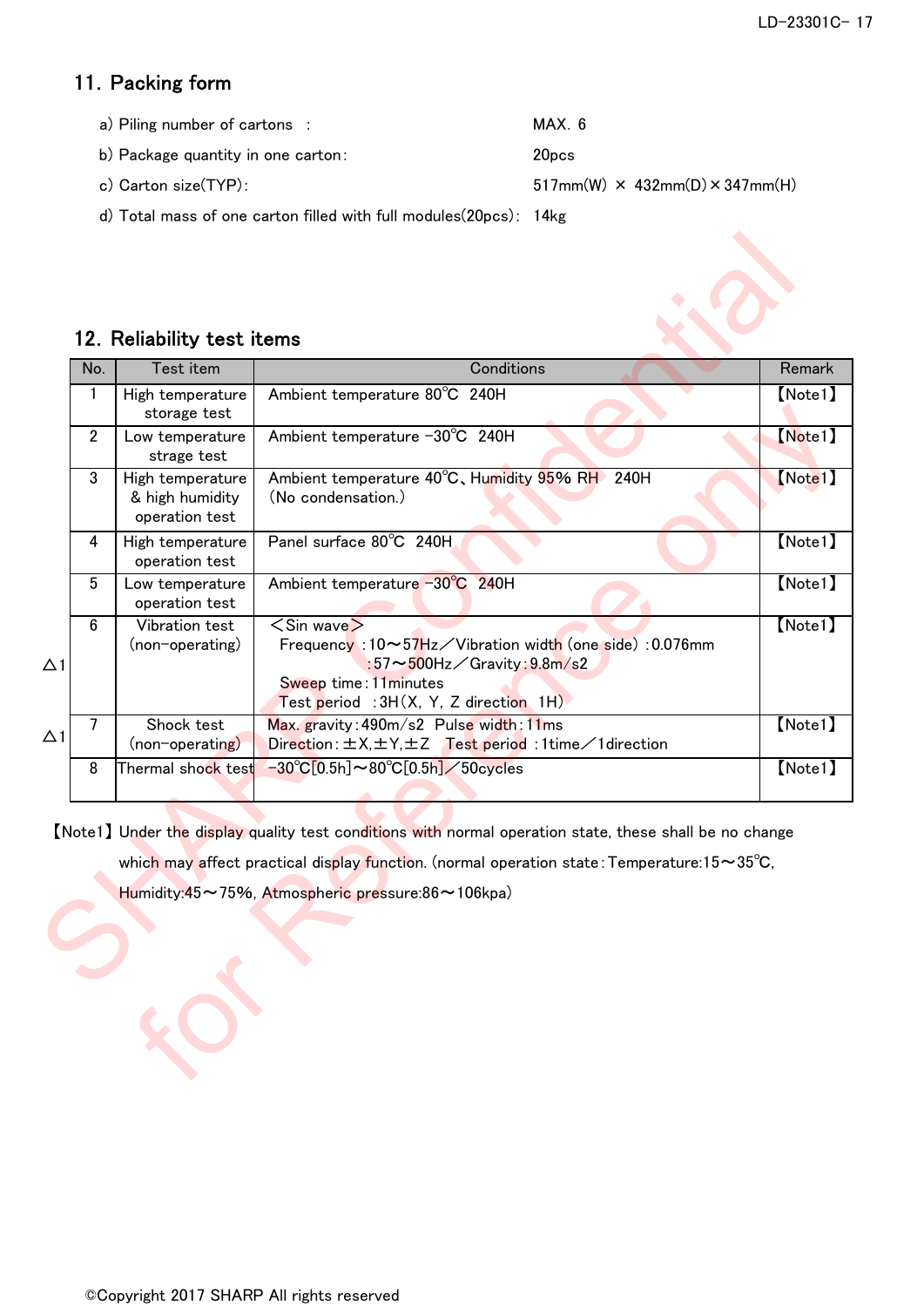## 13.Others

13-1.Lot No Label:

A)Module serial label

The label that displays SHARP・Model No.( LQ121S1LG84)・Lot No. is stuck on the back of the module.



### B)Backlight serial label

The label that displays the model No. and lot No. for the backlight is stuck on the back of the module.



#### 13-2. Packing box Label:

The label that displays ①Model number( LQ121S1LG84) ②Lot number ③Quantity of module is stuck

on the packing box. Moreover, the display of bar code also applies to this.



- 13-3. The ozone-depleting substances is not used.
- 13-4. If any problem occurs in relation to the description of this specification , it shall be resolved through discussion with spirit of cooperation.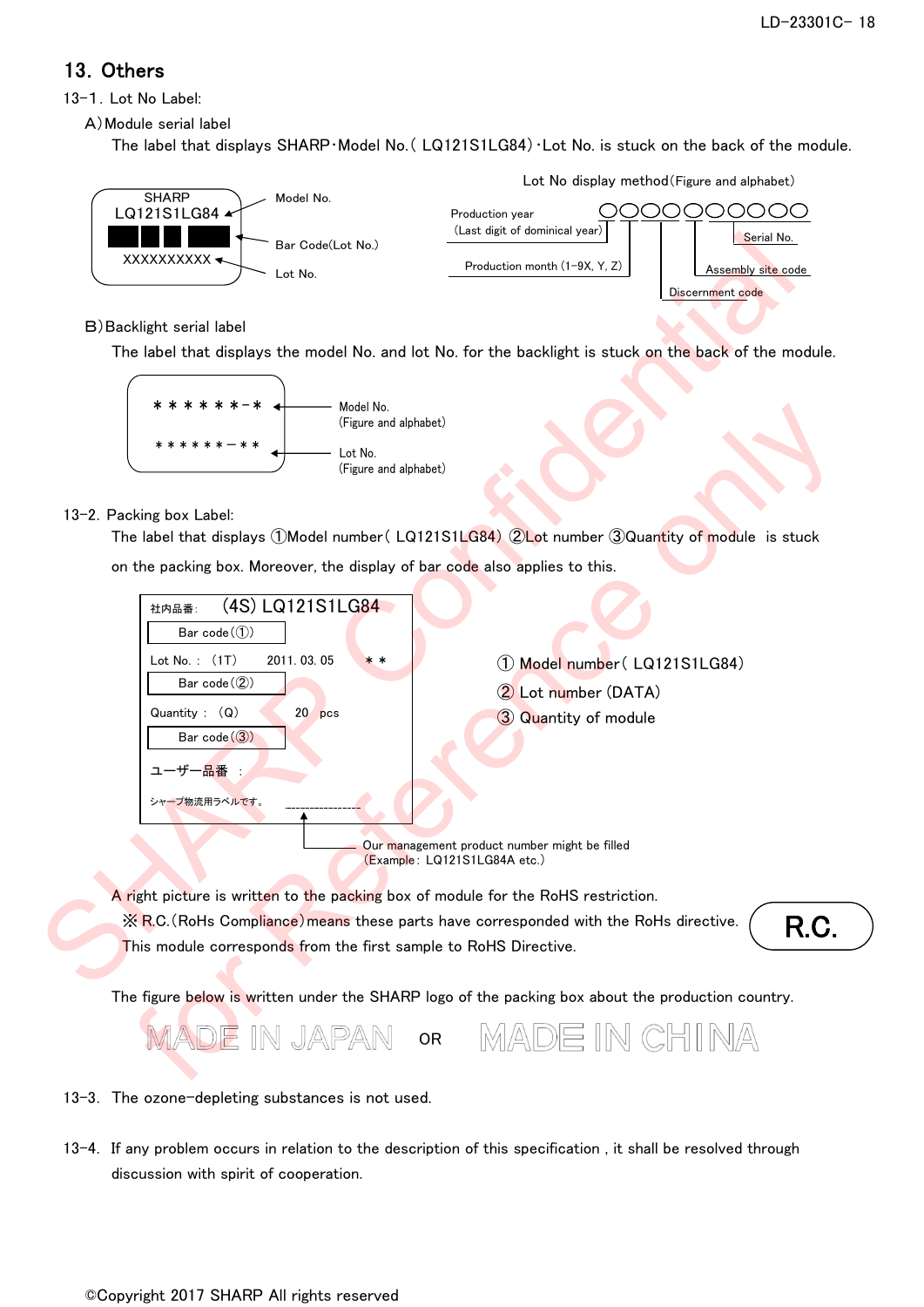### 14. Storage conditions

Environmental condition range of storage temperature and humidity

Temperature 0 to 40 degrees Celsius

Relative humidity 95% and below

【Note】Please refer below as a mean value of the environmental conditions.

Summer time temperature 20 to 35 degrees Celsius humidity , 85% and below

Winter time temperature 5 to 15 degrees Celsius humidity , 85% and below

Please maintain within 240 hours of accumulated length of storage time, with conditions of 40 degrees Celsius and room humidity of 95%. Summer time temperature 20 to 35 degrees Celsius humidity , 85% and below<br>Writter time temperature 5 to 15 degrees Celsius humidity , 85% and below<br>
Please maintain within 240 hours of accumulated length of storage time, w

#### Direct sun light

Please keep the product in a dark room or cover the product to protect from direct sun light.

Atmospheric condition

Please refrain from keeping the product with possible corrosive gas or volatile flux.

Prevention of dew

Please store the product carton either on a wooden pallet or a stand / rack to prevent dew.

Do not place directly on the floor. In addition, to obtain moderate ventilation in between the pallet's measure contained the product with possible correstive gas of volatile flux.<br>
Please refrain from keeping the product with possible correstive gas of volatile flux.<br>
Please are the product carton either on a wooden palet o

top and bottom surfaces, pile the cartons up in a single direction and in order.

Please place the product cartons away from the storage wall.

#### Storage period

Within above mentioned conditions, maximum storage period should be one year.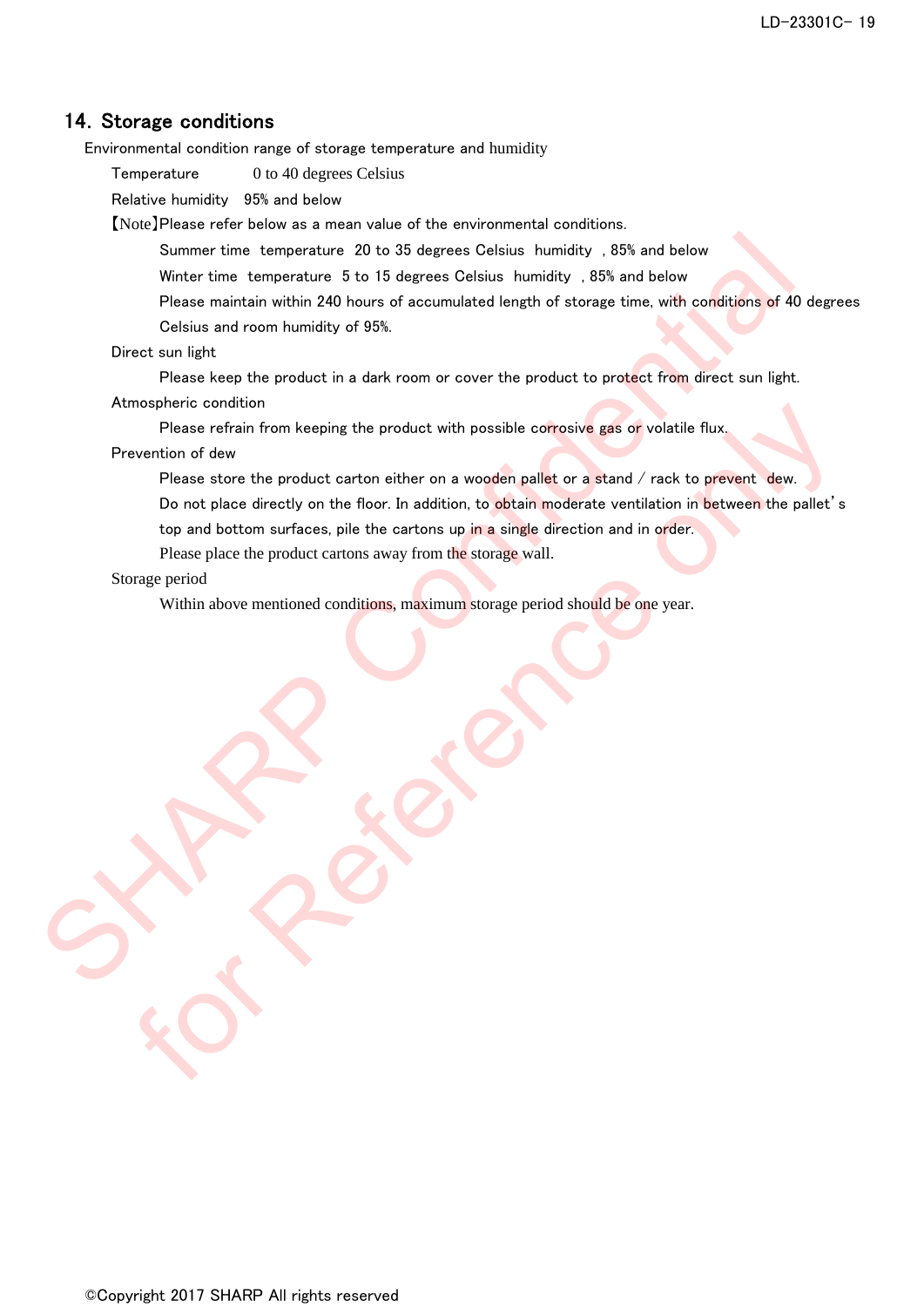

#### ©Copyright 2017 SHARP All rights reserved